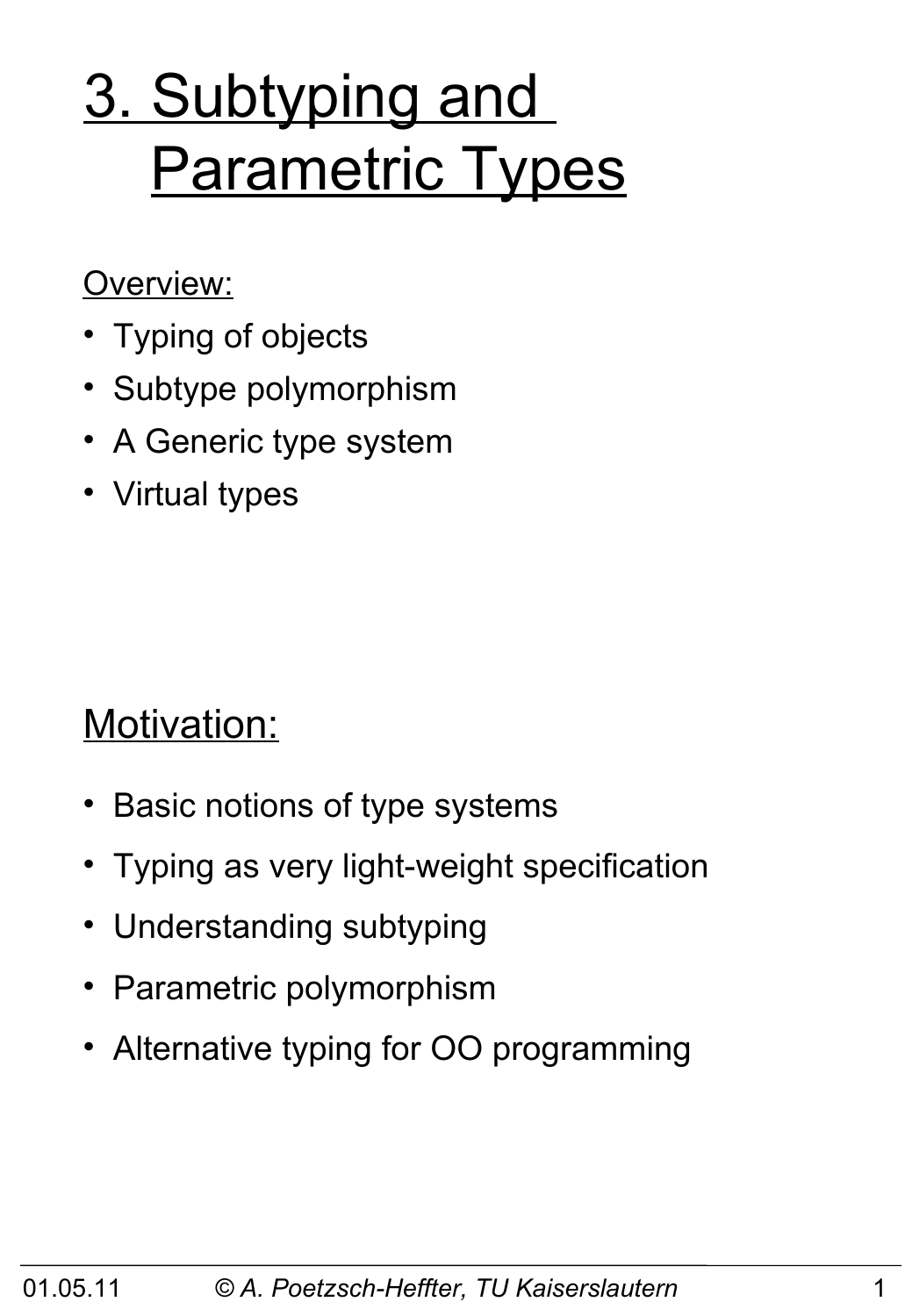## Correctness levels:

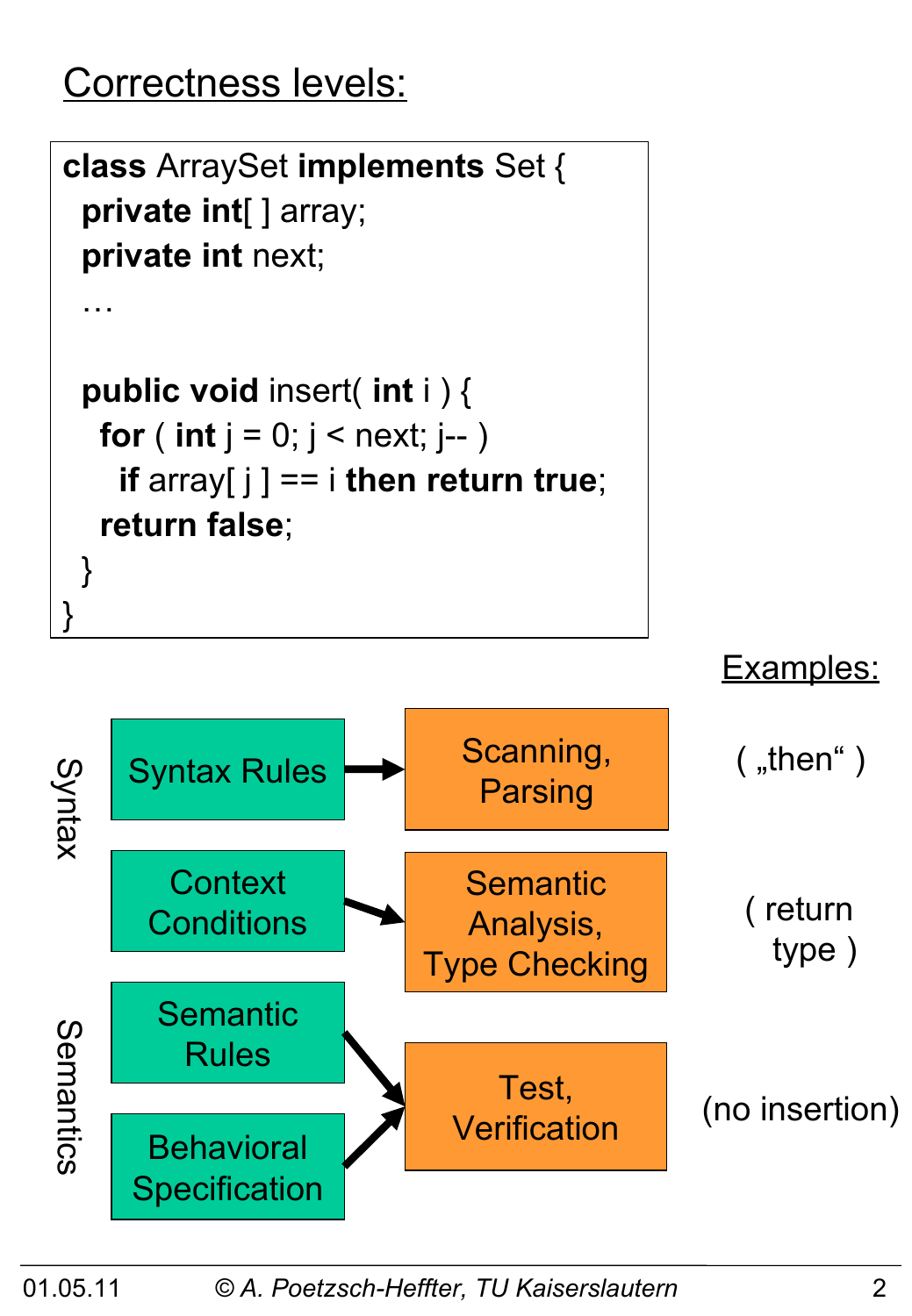# **3.1 Typing of Objects**

A type describes properties of values and objects (e.g.: int, Object, LinkedList<A>).

Typing assigns types to program elements with slightly different meanings, e.g.:

- Expression (Ausdruck): Every evaluation of an expression of type T yields a value/object of type T.
- Variable: A variable of type T only holds values of type T.
- Procedures/methods: If the actual parameters have the types of the formal parameters, no type error occurs and the result is of the declared type.
- The type of an object usually captures the information which messages the object understands. This way, typing can avoid "message not understood"-errors.

#### Remark:

Type systems are probably the most successful formal checking technique.

**Tara**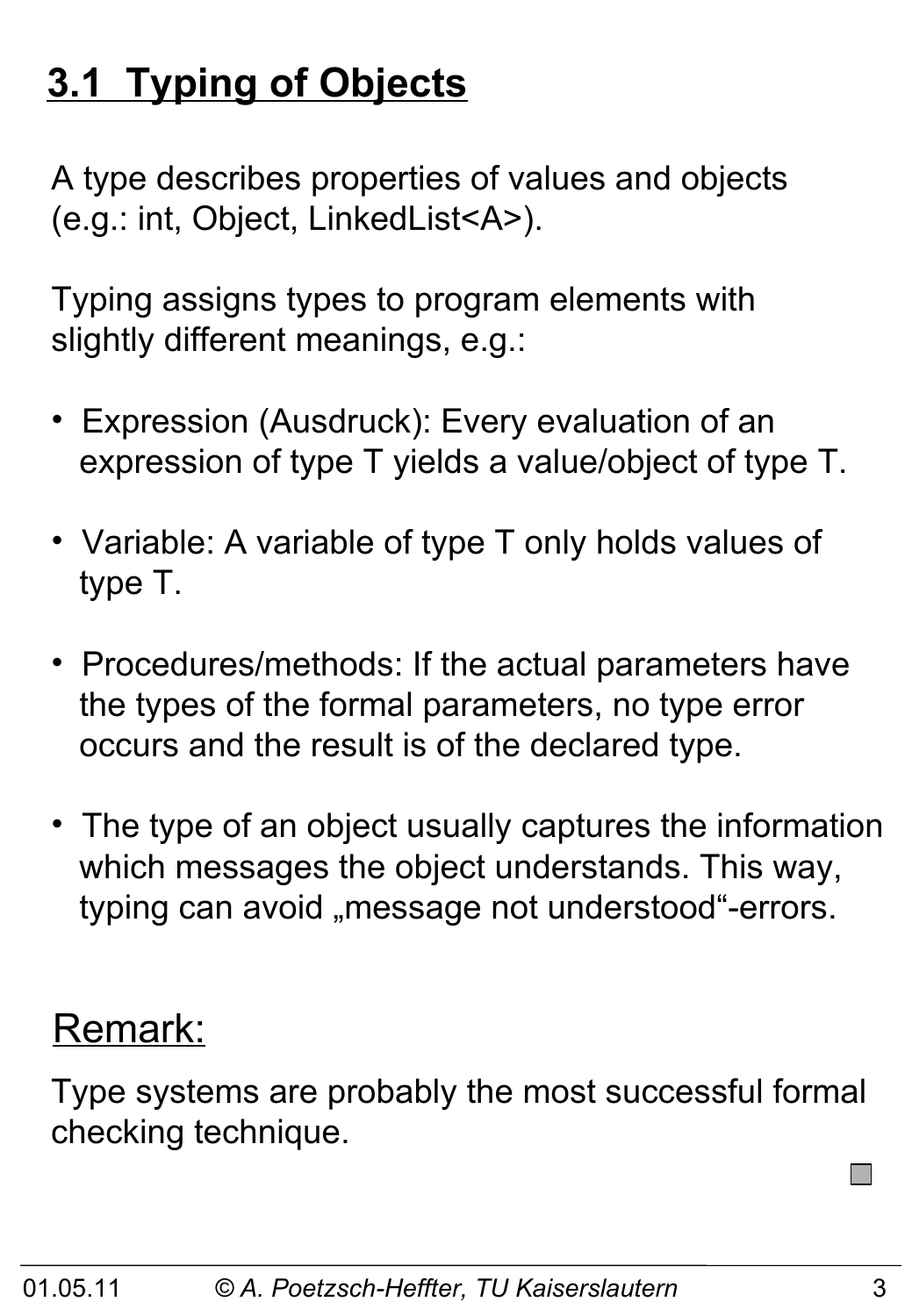# Explanation: (Typing)

#### The *type system* of a language L describes

- the types supported by L,
- the typing of L-programs (assignment of types to program elements),
- the *type conditions* (*Typisierungsbedingungen*) that programs have to fulfill.

A program satisfying the type conditions is called *type correct* (*typkorrekt*). Otherwise the program has *typing errors* (*Typisierungsfehler*).

A *type error* (*Typfehler*) occurs at runtime if

- a value/object of type T is assigned to a variable that has a type incompatible with T;
- an operation is called with parameters of types that are incompatible to the formal parameters.

A language is called *type safe* (*typsicher*) if the execution of type correct programs never leads to type errors. Type safety may depend on dynamic checks.

A type system is called *sound* (*sicher*) if it guarantees type safety.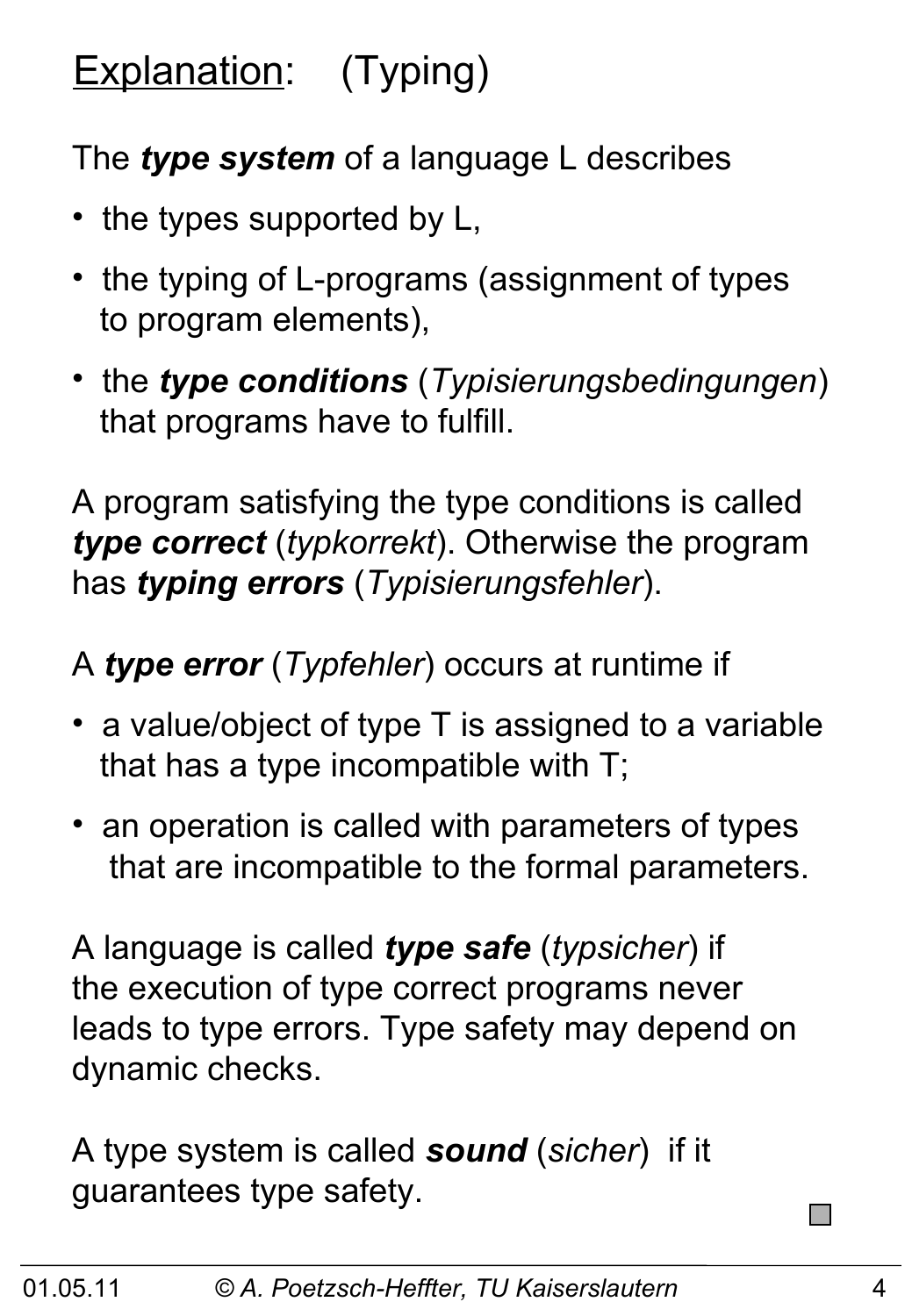# Remark:

- Programs with typing errors need not cause type errors.
- In type safe languages, type correctness (static property) implies the absence of type errors (dynamic property).

# Explanation: (Type checking)

#### *Type checking* consists of

- checking the type conditions at compile time (*static*),
- checking type properties at runtime (*dynamic*).

A language is called *statically typed* (*statisch typisiert*) if it does not use dynamic type checks.

# **Examples:** (Dynamic type checks)

Java is not statically typed. It needs dynamic checks:

a) Type casts (Typkonvertierung):

```
Object obj = "Ich neues String-Objekt";
String str = (String) obj;
...
```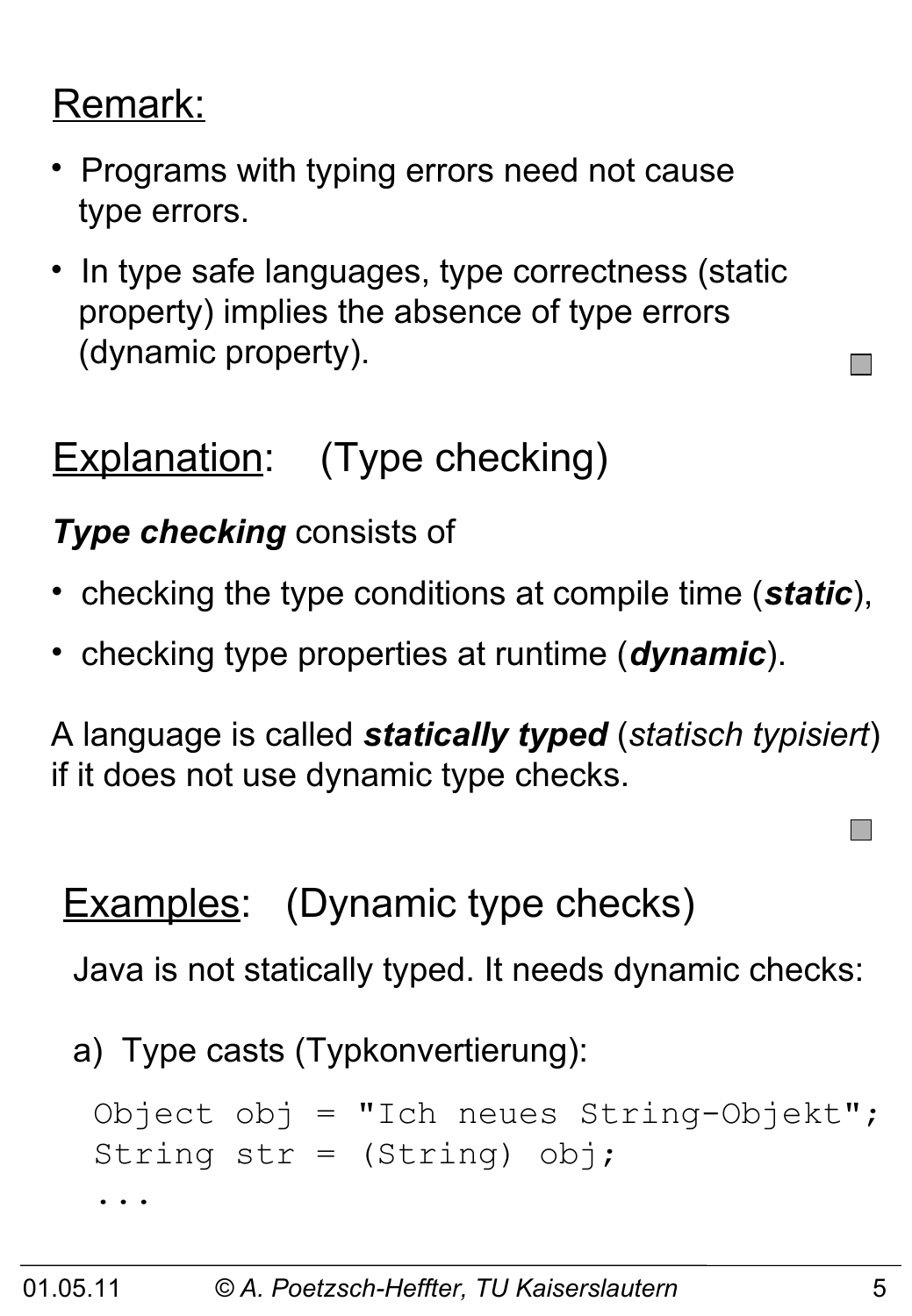#### b) Array access (Feldzugriff):

```
String[] strfeld = new String[2];
Object[] objfeld = strfeld;
objfeld[0] = new Object();
int str1 = strfeld[0].length();
```
#### Invariant properties in type safe languages:

- Variables of type T always hold values/objects of type T (or of types compatible with T).
- The evaluation of expressions of type T always yields values/objects of type T (or of a compatible type)

## **Example:** (Typing invariant)

In StoJas, typing guarantees correct field access and existence of methods.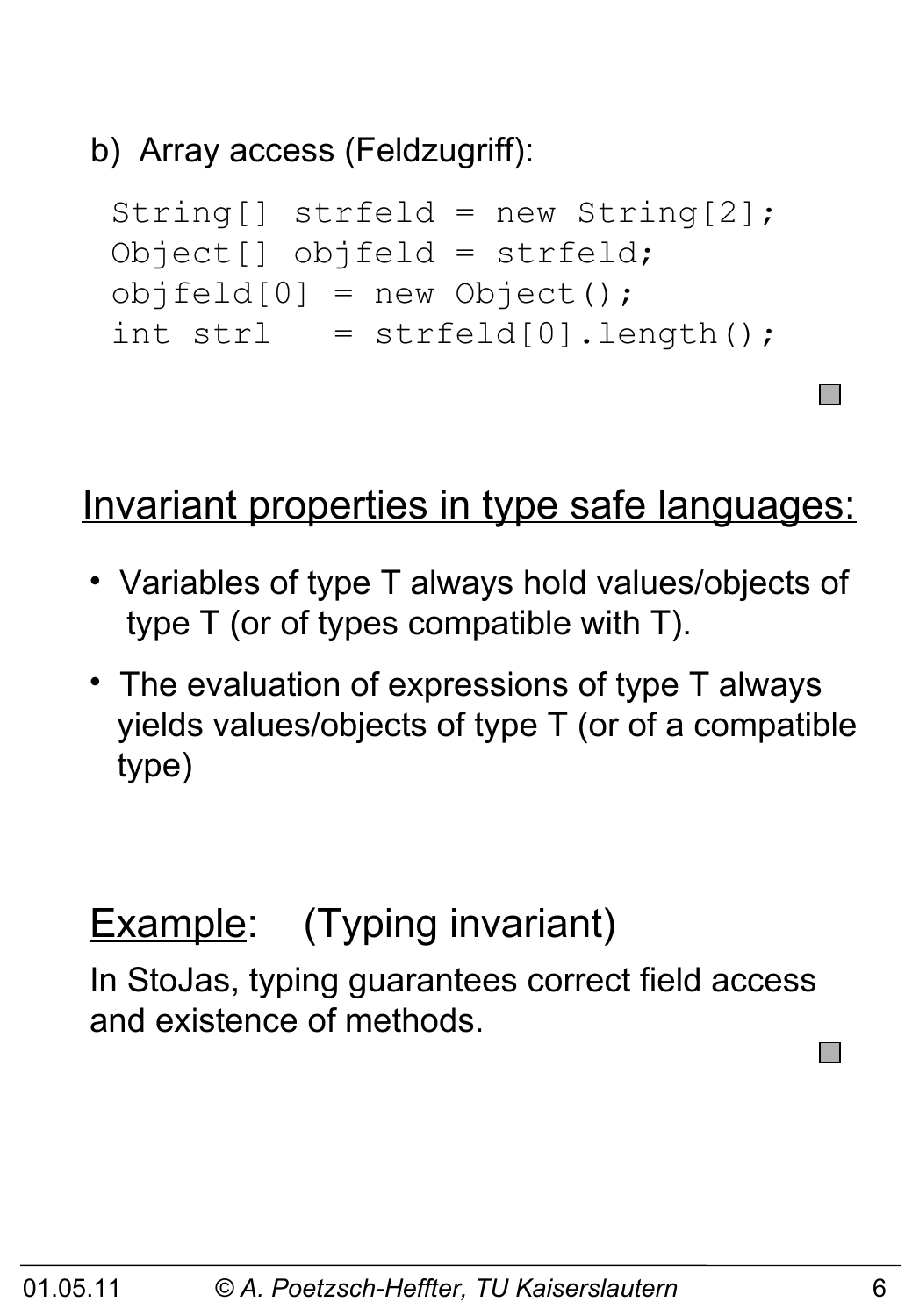# Example: (Type system)

A good first example is the type system of Featherweight Java, FJ (see citation below).

#### Recommended literature:

Kim B. Bruce: Foundations of Object-Oriented Languages. Types and Semantics.

MIT Press, 2002.

Atsushi Igarashi, Benjamin Pierce, Philip Wadler: Featherweight Java: A Minimal Core Calculus for Java and GJ.

ACM Transactions on Programming Languages and Systems, 23:3, 2001.

T. Nipkow, D. v. Oheimb: is Type-Safe – Definitely. *light*

Principles of Programming Languages, 1998.

 $\Box$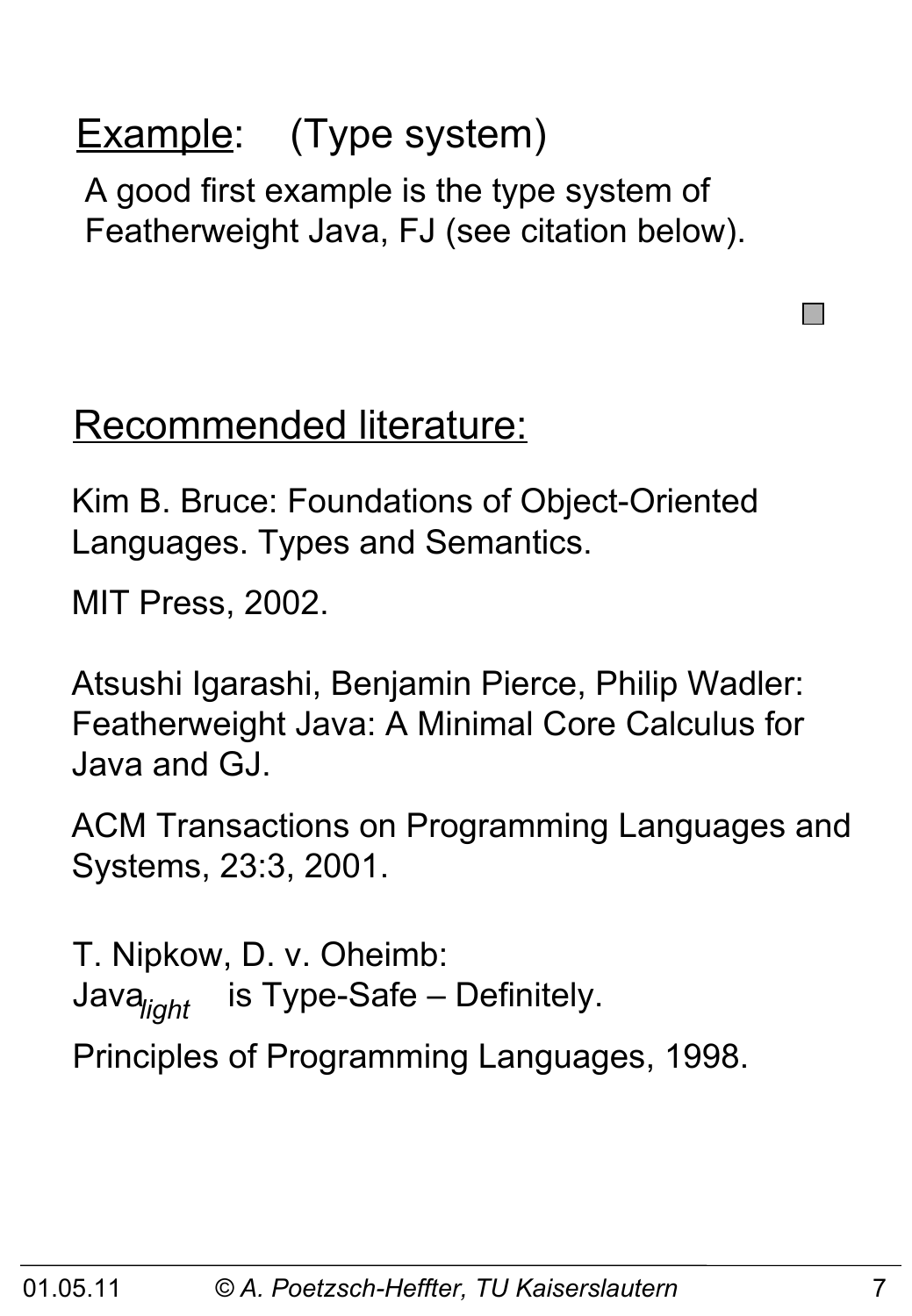# **3.2 Subtype Polymorphism**

As discussed with Java, subtype polymorphism is obtained by a partial ordering relation on types:

Subtype relation:

Declaration: interface S extends T1, T2, ... implicit:  $S <$  Object,  $S <$ T1,  $S <$ T2, ...

- Declaration: class S extends T implements T1, T2, ... implicit:  $S < T$ ,  $S < T1$ ,  $S < T2$ , ...
- $S < T$  implies:  $S_I < T_I$

Subtype ordering is the reflexive and transitive closure.

# Typing Problem in OO-Languages:

To enable substitutability, a subtype object must have

- all attributes of supertype objects;
- all methods of supertype objects.

Attributes and methods in the subtype must be *compatible* to those of the supertypes. Compatibility concerns typing and accessibility.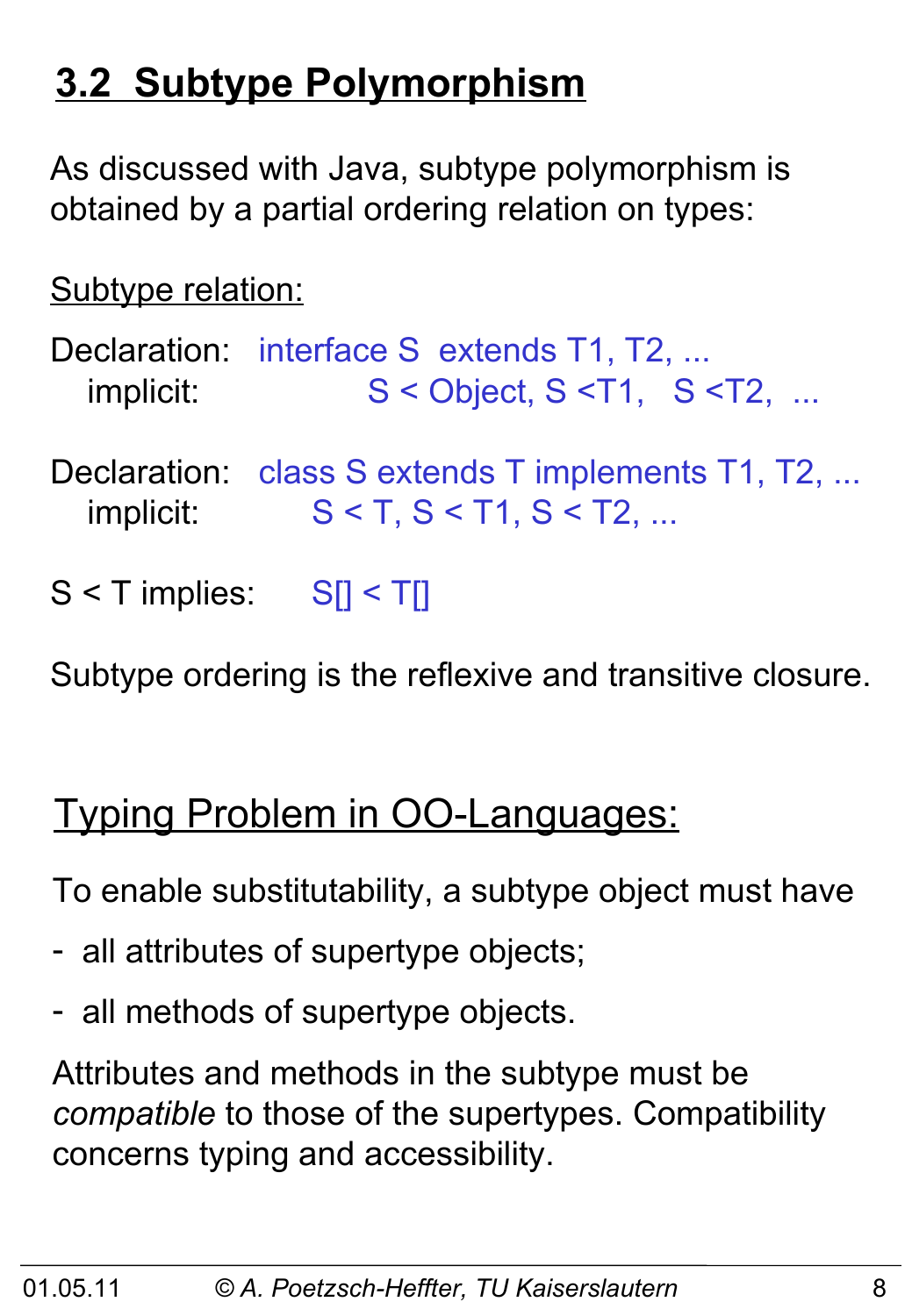# Explanation: (Co-/contravariance)

Let S be a subtype of T. Let TV be a type occurrence in T (attribute-, parameter-, result type) and SV the *corresponding* occurrence in S. We say:

- SV and TV are *covariant* if SV is a subtype of TV.
- SV and TV are *contravariant* if TV is a subtype of SV.

#### Fact:

OO-languages can only be statically typed iff:

- Attribute types are co- and contravariant, i.e. *invariant*.
- Parameter types are contravariant.
- Result types are covariant.

#### Example: (Co-/contravariance)

Assuming that overriding of attributes is allowed:

1. Attributes have to be covariant:

```
interface C1 { String a; ... }
class D1 implements C1 { Object a; ... }
...
C1 cvar = new D1(); // initializes a
String svar = cvar.a; // Type error: a not covariant in D1
```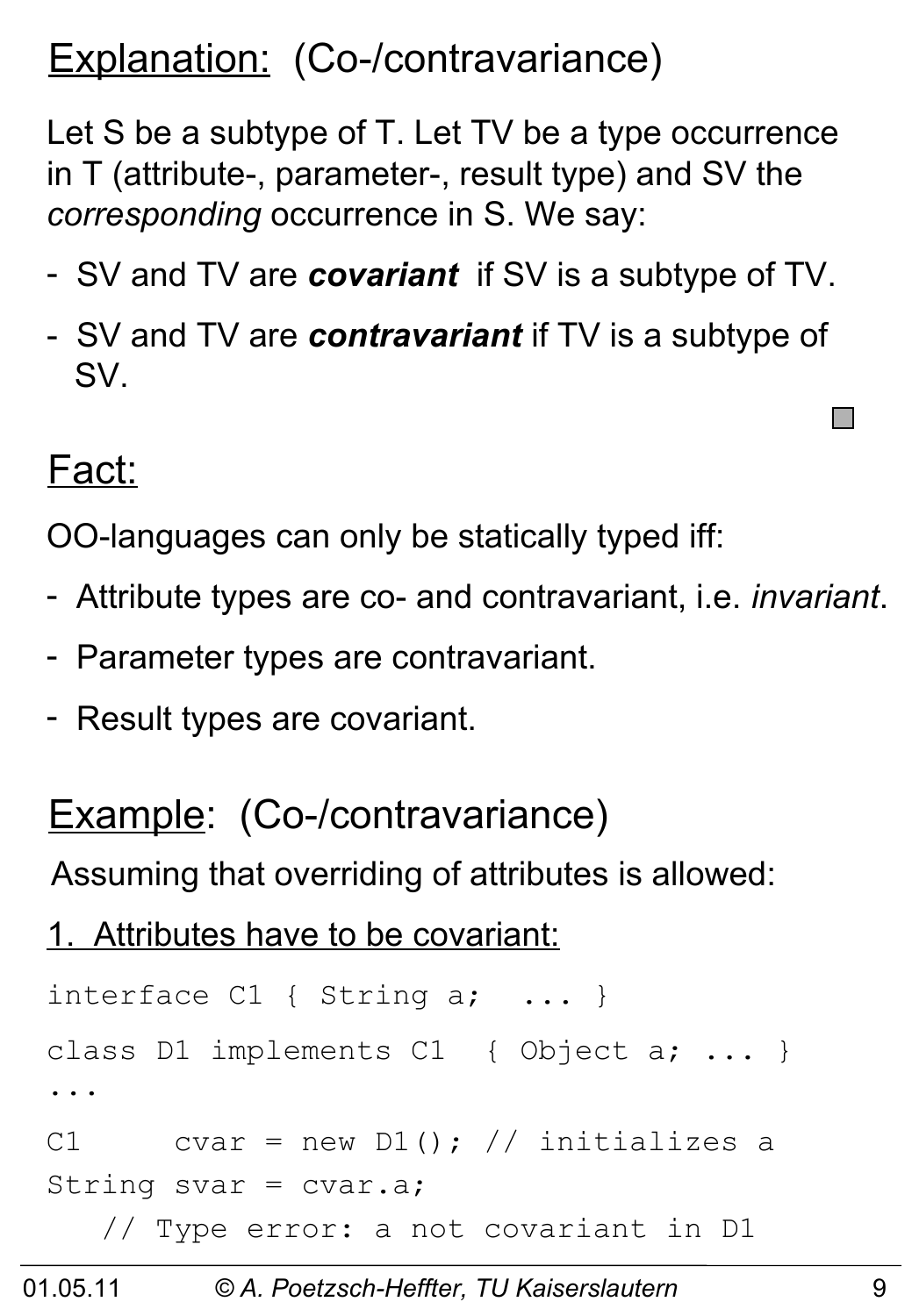#### 2. Attributes have to be contravariant:

```
interface C2 { Object a; ... }
class D2 implements C2 { String a; ... }
...
C2 cvar = new D2();
cvar.a = new Object();
    // Type error: a not contravariant in D2
```
#### 3. Parameter types have to be contravariant:

```
interface C3 \{ int m(Object p); ... \}class D3 implements C3 { 
    int m(String s) { s.length();...}
}
...
C3 cvar = new D3();
cvar.m( new Object() );
    // Type error when executing m: 
    // parameter not contravariant
```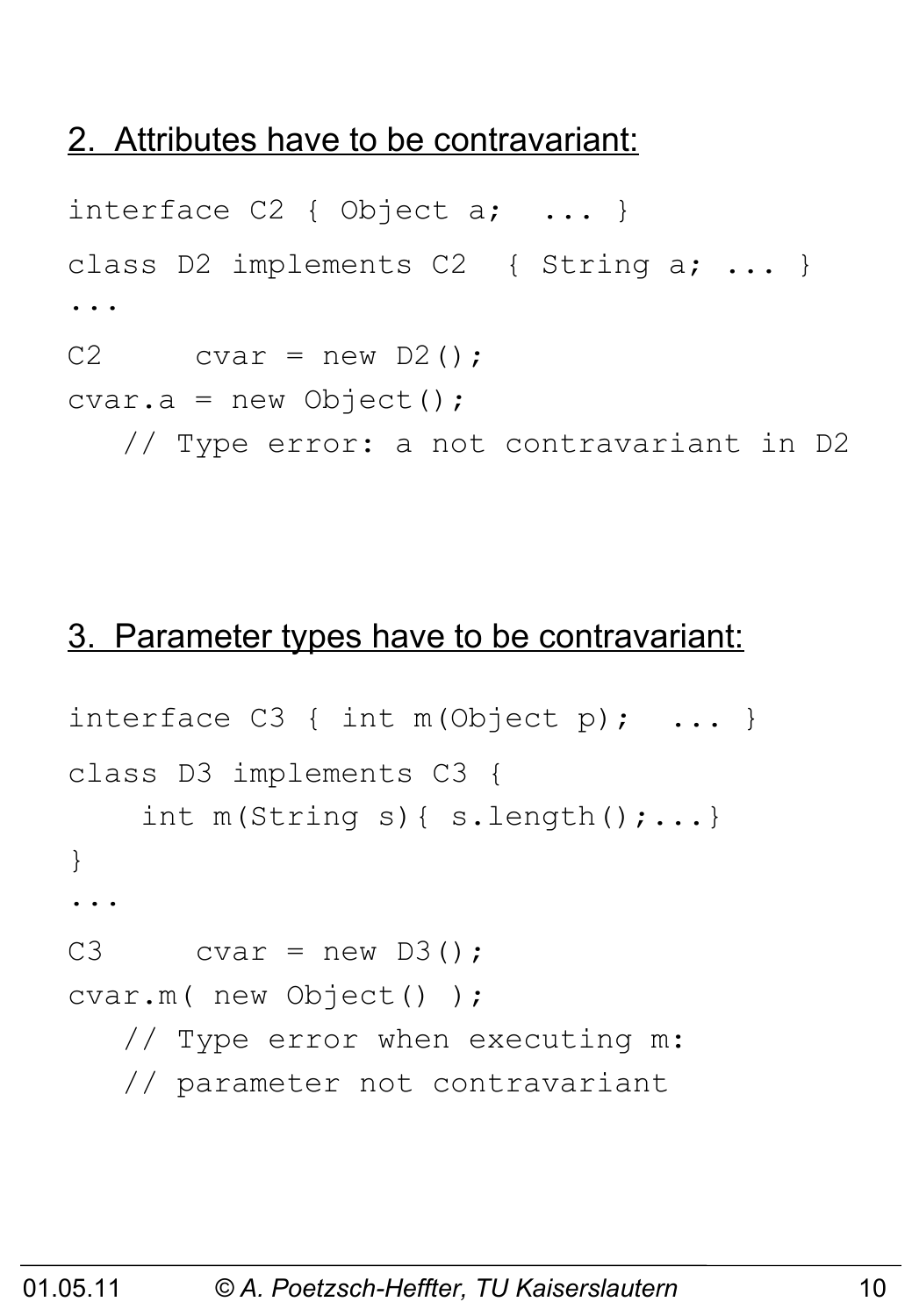#### 4. Result types have to be covariant:

```
interface C4 { String m(); ... }
class D4 implements C4 { Object m(){...} ...}
...
C4 cvar = new D4();
String svar = cvar.m();
    // Type error: result type not covariant
```
Covariance must as well hold for exception types.

#### Remark:

- Co- and contravariance are important to understand object-oriented typing and the principles underlying behavioral subtyping.
- Java:
	- essentially no contravariance for parameters
	- up to 1.4 no covariance for result types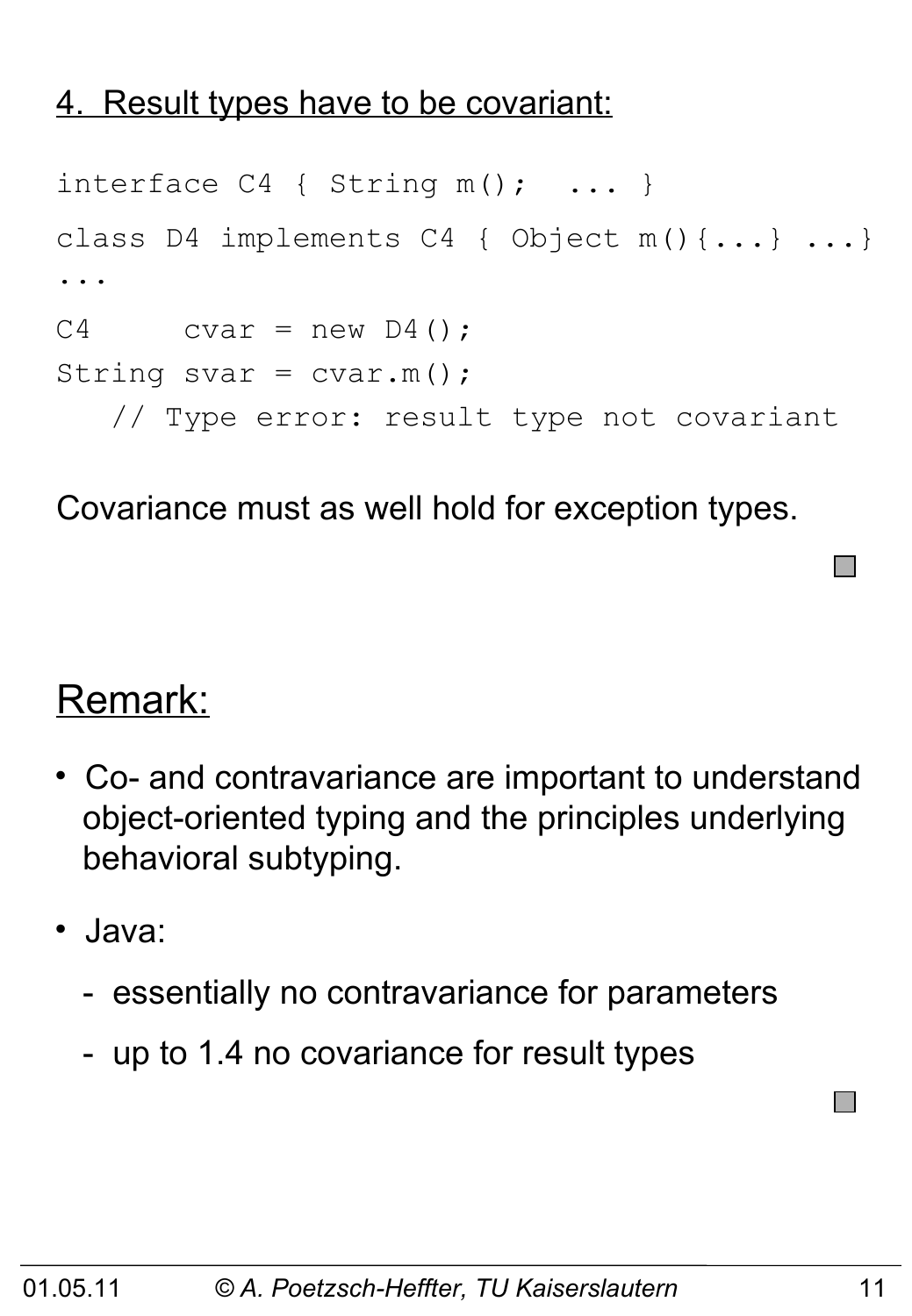# **3.3 A Generic Type System**

For many programming scenarios, subtype polymorphism is not the best choice. Often more precise type systems are desirable:

- Types with parameters
- Specialization of used types in subtypes

Disadvantages of subtype polymorphism:

- Specialization is only based on subtype order
- No parameterization w.r.t. the types used in class
- No restriction on parameters

In addition to subtype polymorphism, most modern OO-languages also provide parametric polymorphism: e.g. C++, C#, Java 5, Eiffel, Ada 95.

We consider here Java. The examples are from:

G. Bracha, M. Odersky, D. Stoutamire, P. Wadler: Making the future safe for the past: Adding Genericity to the Java Programming Language. Object-Oriented Programming, Systems, Languages, and Applications, 1998.

M. Naftalin, P. Wadler: Java Generics. O'Reilly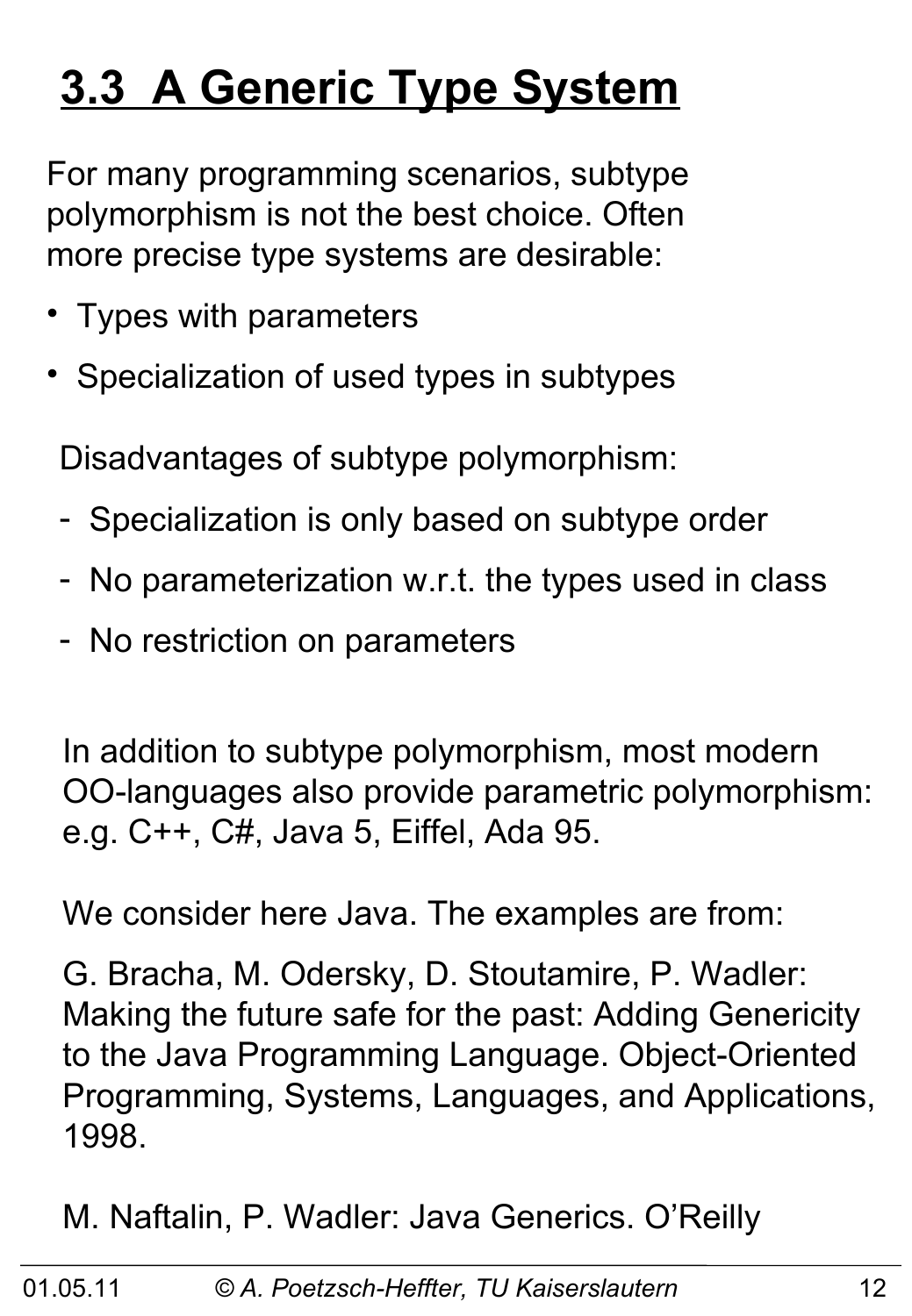# Generic/parametric Types:

Idea:

Allow type variables instead of type names at used occurrences of types in the program, i.e. in classes and interfaces.

Result: parametric class and interface declarations

Type variables have to be declared either

- together with class/interface name or
- together with method signature

# Example: (Type variables)

```
class Pair<A,B> {
    A fst;
    B snd;
   Pair(A f, B s) \{ \ldots \} ...
}
```
Pair<A,B> is called a *parametric/generic type*. Pair< , > is called a *type constructor*.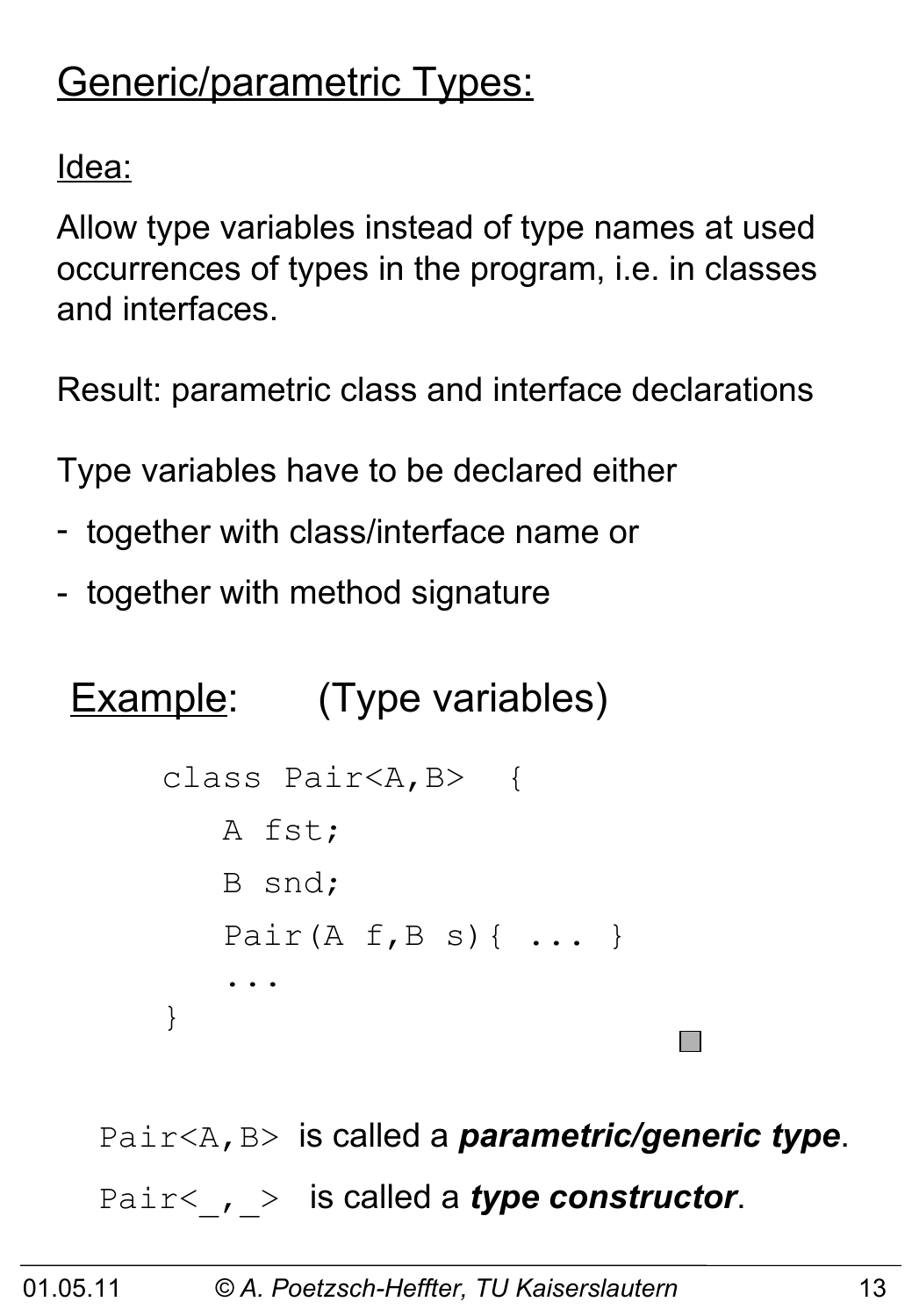Type parameters are instantiated at object creation time. Thus, objects always have a "ground" type, i.e. a type without parameters:

```
 Pair<String,Integer> pairvar = 
       new Pair <String,Integer> ( 
               new String(), new Integer() );
```
A type in Java is represented by a type expression:

- a type identifier (without parameters),
- a type variable,
- a type constructor applied to type expressions.

#### Examples: (Type expressions)

- String where String is a declared type identifier.
- A where *A* is a declared variable.
- Pair<String, Object>
- Pair<Pair<A,A>, String>
- List< ? super Number >

Collection types and freely generated data types are the most important application of generic types.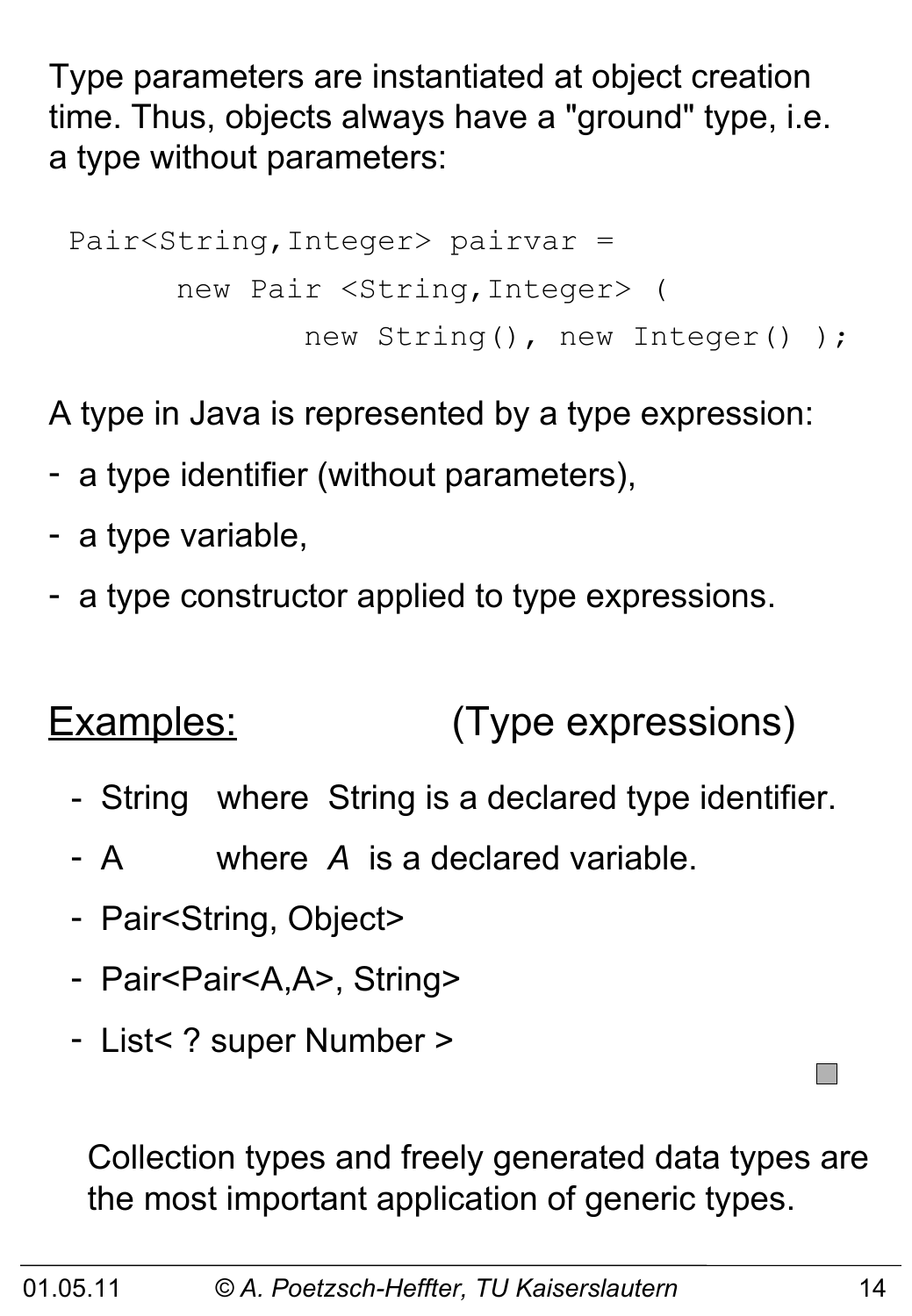# Examples: (Use of generic types)

```
interface Collection<A> {
  public void add (A x);
   public Iterator<A> iterator ();
}
interface Iterator<B> {
   public B next ();
   public boolean hasNext ();
}
class NoSuchElementException 
                extends RuntimeException {}
class LinkedList<C> 
       implements Collection<C> {
    protected class Node {
       C elt;
      Node next = null;
      Node (C elt) { this.elt = elt; }
    }
   protected Node head = null, tail = null; public LinkedList () {}
// class continued on next slide
```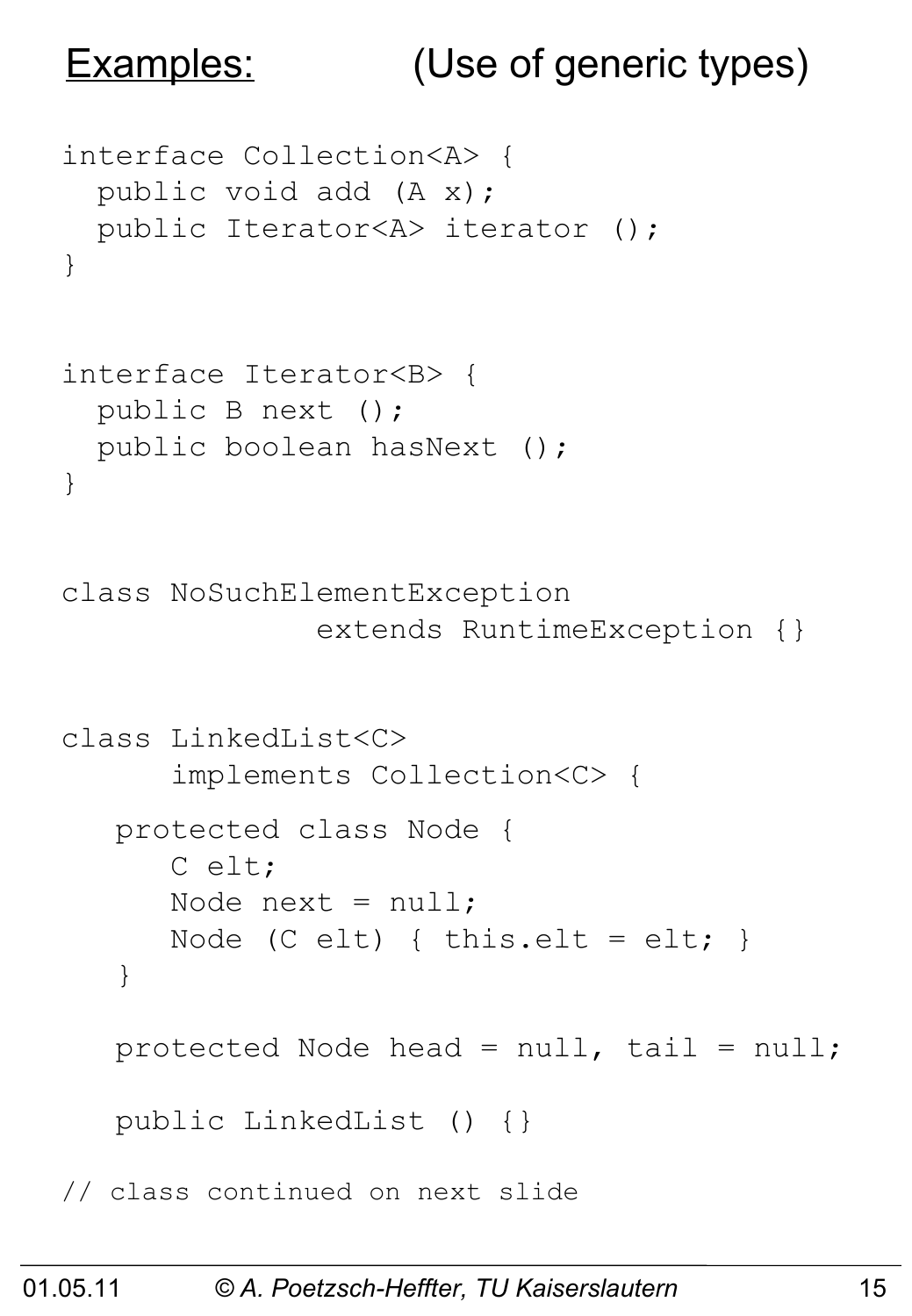```
 public void add (C elt) {
      if (head == null) {
         head = new Node(elt);
         tail = head; } else {
         tail.next = new Node(elt);
         tail = tail.next; }
    } 
   public Iterator<C> iterator () {
       return new Iterator<C> () {
          protected Node ptr = head;
          public boolean hasNext () {
             return ptr != null;
 }
          public C next () {
             if (ptr != null) {
               C elt = ptr.elt;
                ptr = ptr.next;
                return elt;
             } else {
                throw new
```

```
 NoSuchElementException ();
 }
```

```
} // end of class LinkedList<C>
```
}

}

};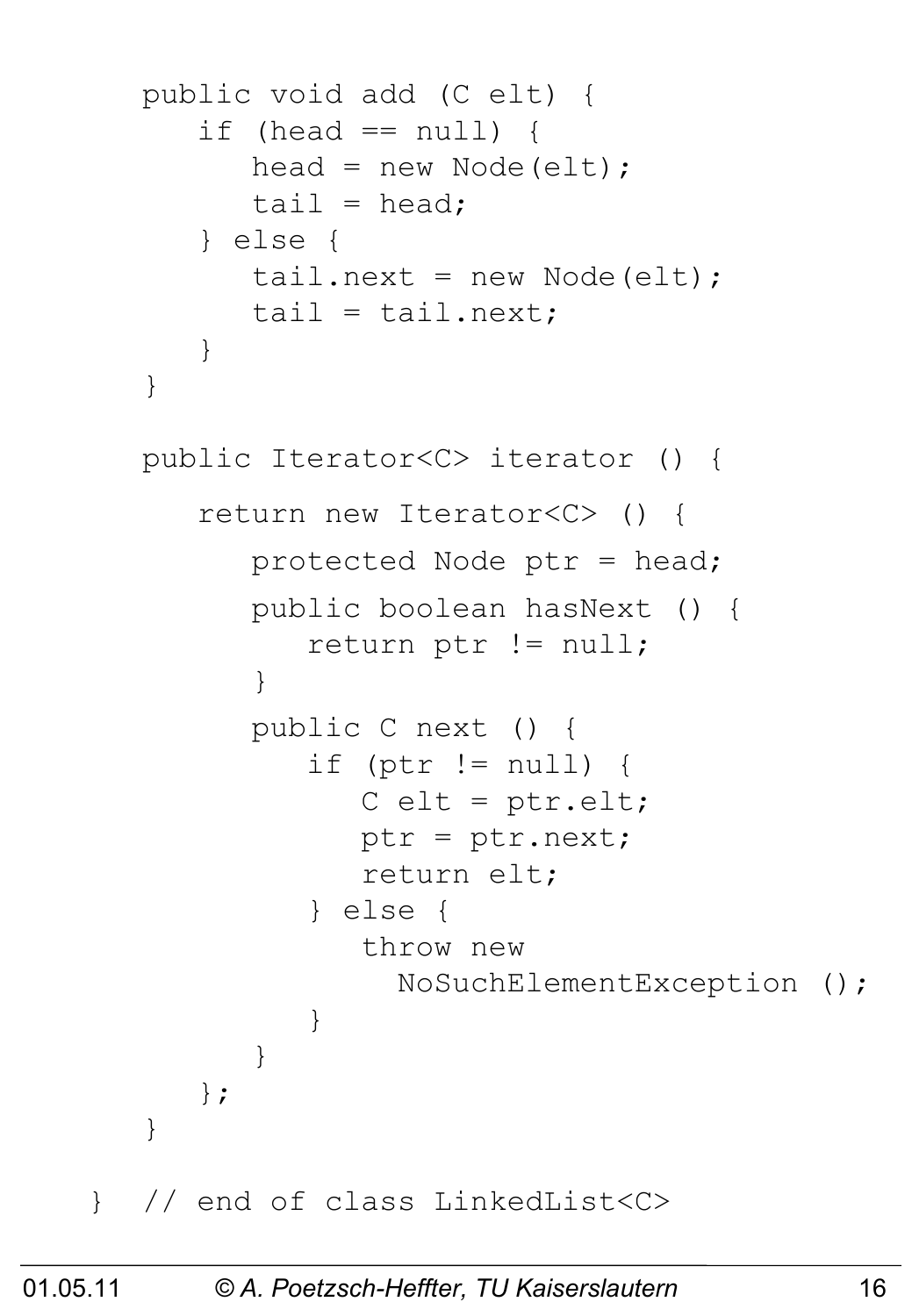```
class Test {
   public static void main (String[] a) {
     LinkedList<String> ys = 
                  new LinkedList<String>();
     ys.add("zero"); 
     ys.add("one");
    String y = ys.iterator() .next();
   }
}
```
#### Generic methods:

Similar to type declarations, method declarations can as well be parameterized.

#### Example:

```
interface SomeCollection<A> 
                 extends Collection<A> {
      public A some();
}
class Collections {
   public static <A,B> Pair<A,B> somepair( 
                          SomeCollection<A> xa,
                         SomeCollection<B> xb ){
     return new Pair<A,B>(xa.some(),xb.some());
   }
}
```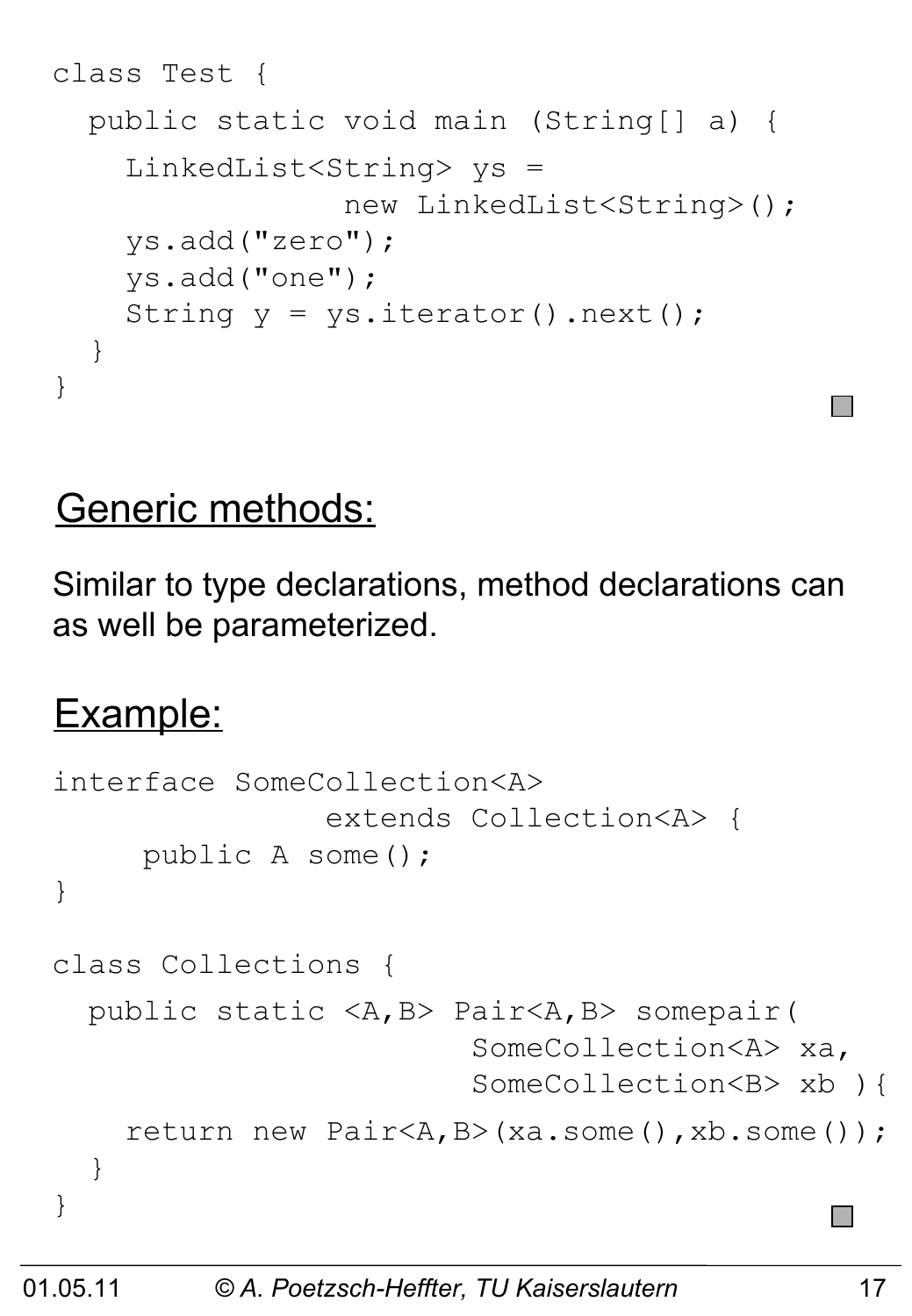Type parameters of methods are not instantiated at object creation time, but inferred at invocation sites.

#### New Features of Java 5:

Together with generic types other new features were introduced in Java 5:

- boxing and unboxing of primitive types
- new forms of loops (foreach)
- methods with a variable number of arguments
- enumerated types
- assertions

## Example:

```
List<Integer> ints = Arrays.aslist(1,2,3);int s = 0;
for( int n : ints ) { s += n; }
assert s == 6;
```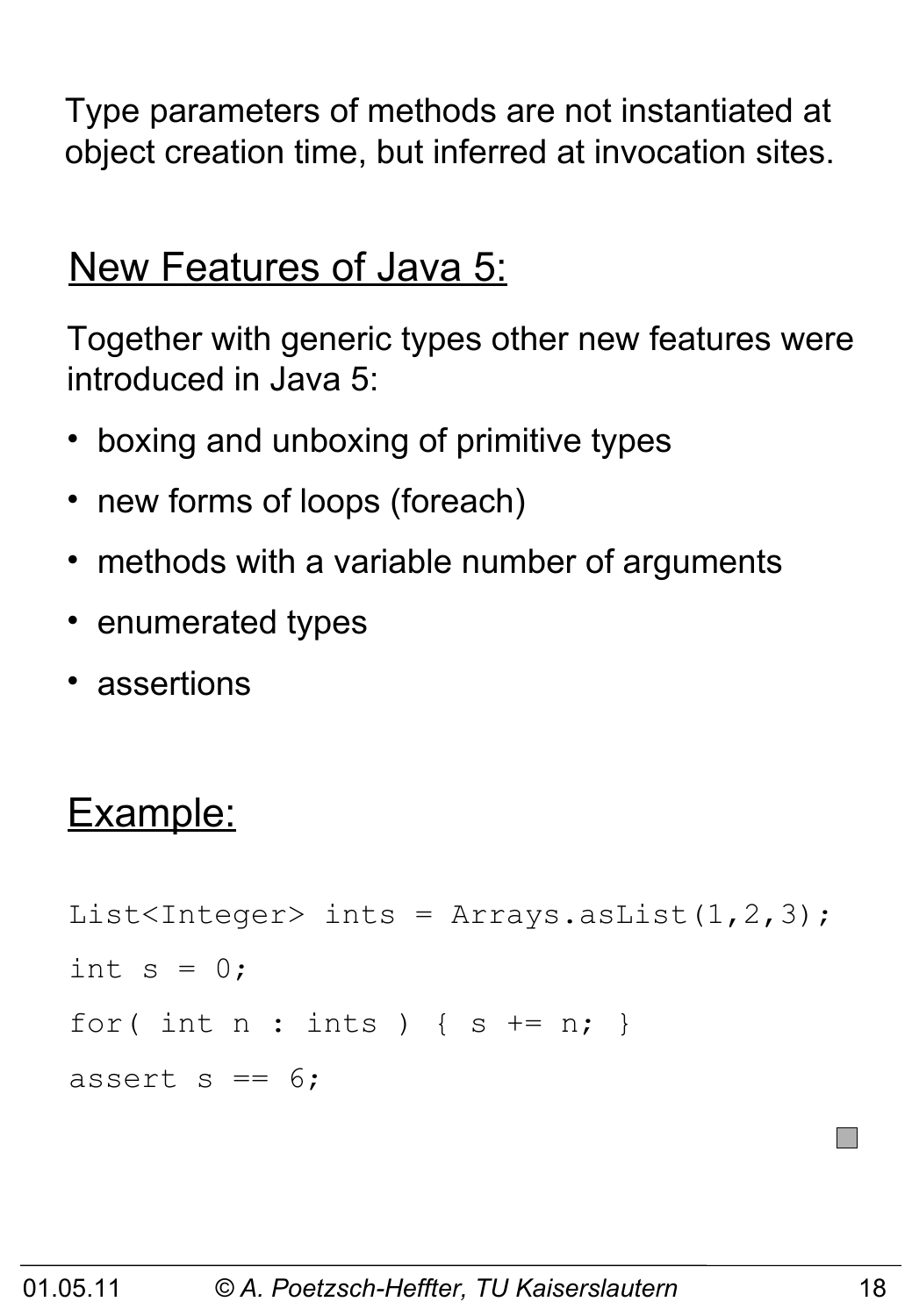# Remark:

- Although the introduction of type parameters seems to be only a small extension, the resulting type system and its rules become quite complex.
- Generic types and methods are simple examples for generic software components.

#### Subtype Relation on Generic Types:

#### Subtype relation is declared or by wildcards:

LinkedList<A> implements Collection<A>

SomeCollection<A> extends Collection<A>

Byte implements Comparable<Byte>

<A extends Comparable<A>>

List<Float> is subtype of List<? extends Number>

#### The subtype relation between actual type parameters does not carry over to the instantiated types:

LinkedList<String> ≤ LinkedList<Object>

That is, type parameters are invariant.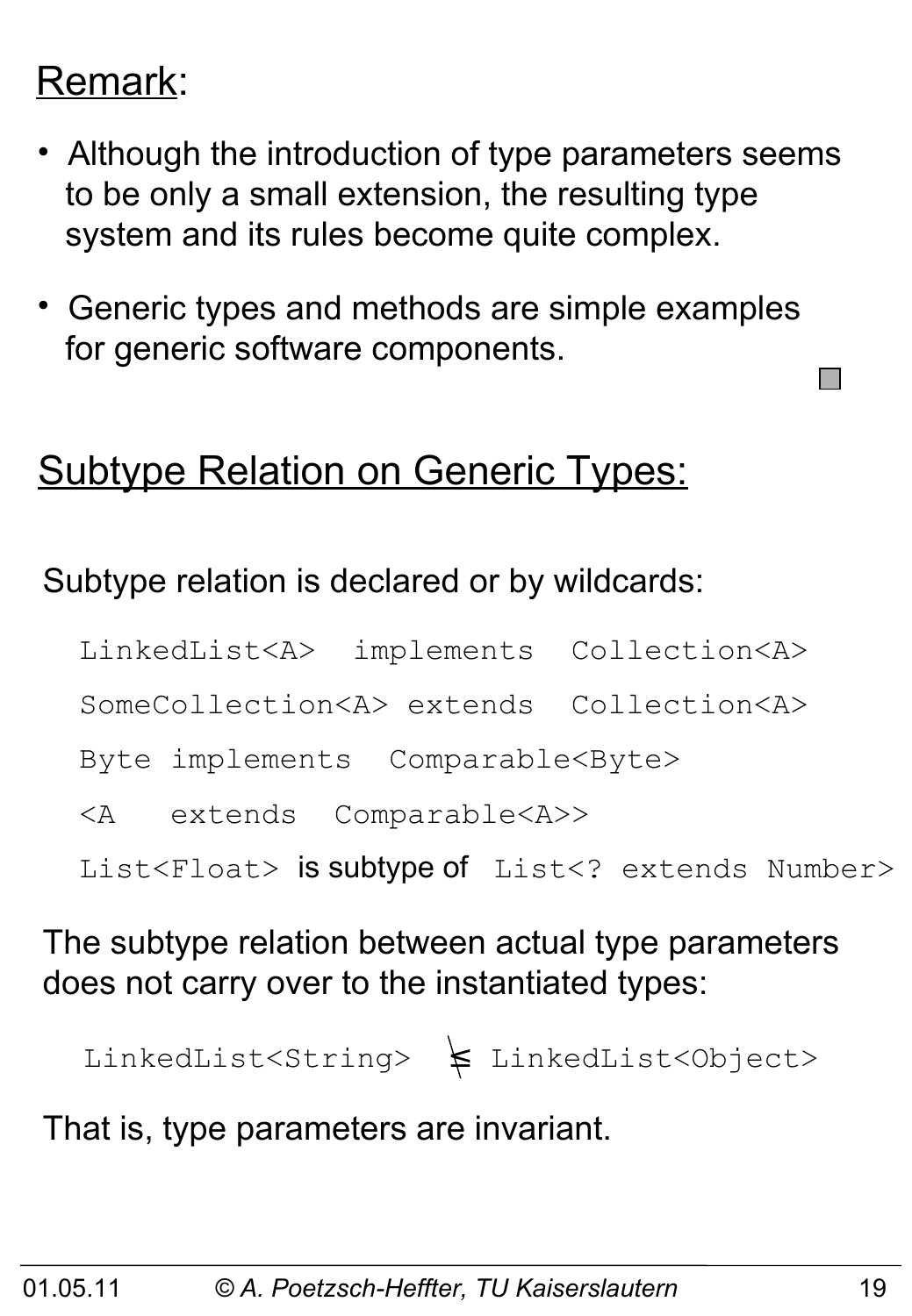# **Example:** (Subtype relation)

The following example shows why equality is required for actual type parameters:

```
class Loophole {
   public static String loophole (Byte y) {
     LinkedList<String> xs =
                   new LinkedList<String>();
    LinkedList<Object> ys = xs;
                   // compilation error
     ys.add(y);
     return xs.iterator().next();
   }
}
```
Unlike with arrays, the types of the actual parameters for an object type are not available at runtime. Thus, a dynamic check is not possible.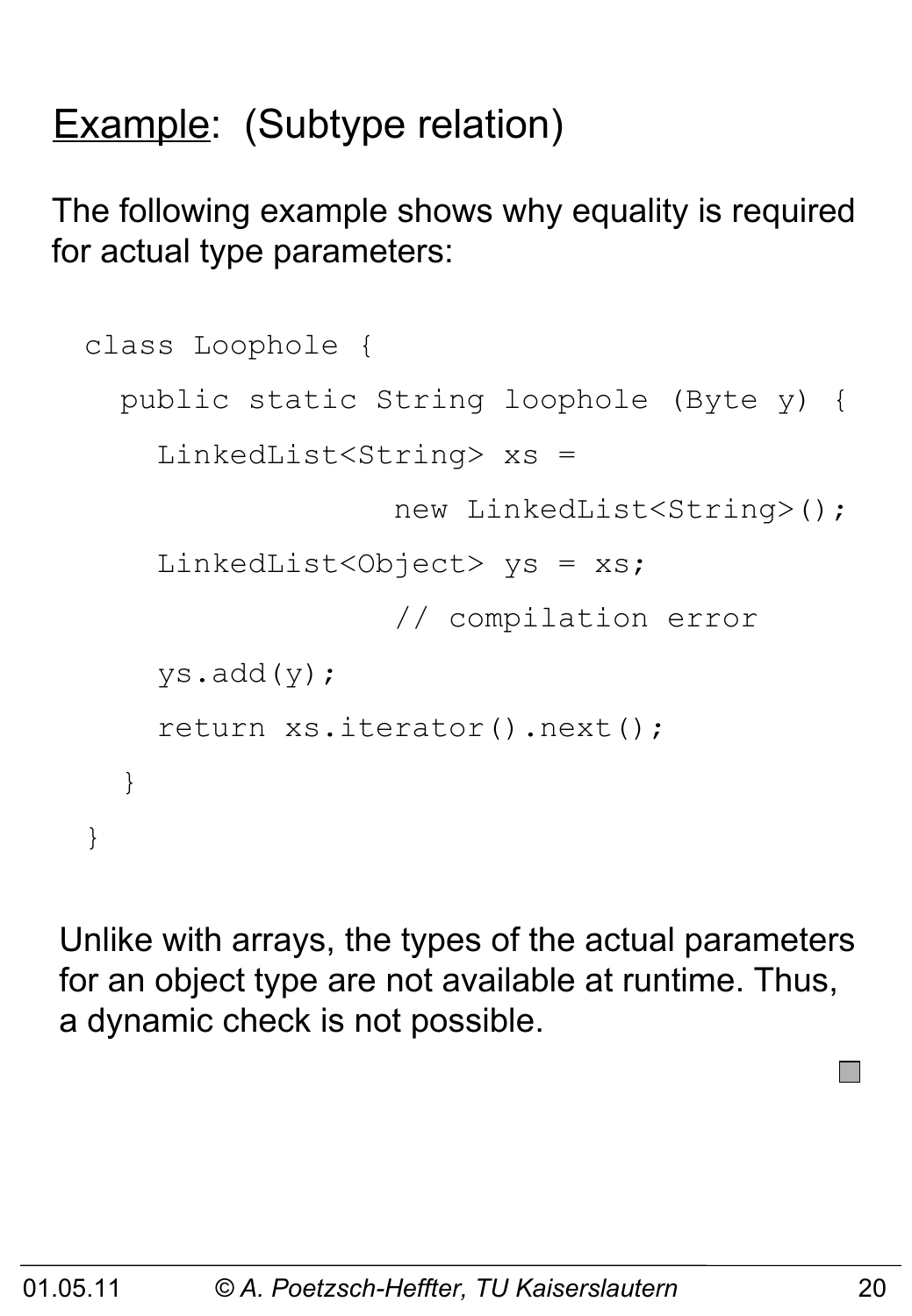#### Wildcard with "extends":

```
interface Collection<E> {
 ...
    public boolean addAll(
           Collection<? extends E> c);
 ...
}
```

```
List<Number> nums = new ArrayList<Number>();
List<Integer> ints = Arrays.asList(1,2);
List<Double> dbls = Arrays.asList(2.7,3.1);
nums.addAll(ints);
nums.addAll(dbls);
assert nums.toString().equals("[1,2,2.7,3.1]");
```
#### Wildcards may appear in variable declarations:

```
List<? extends Number> nums2 = ints;
Number n = nums2.get(0);nums2.add( 3 ); //compile-time error!
```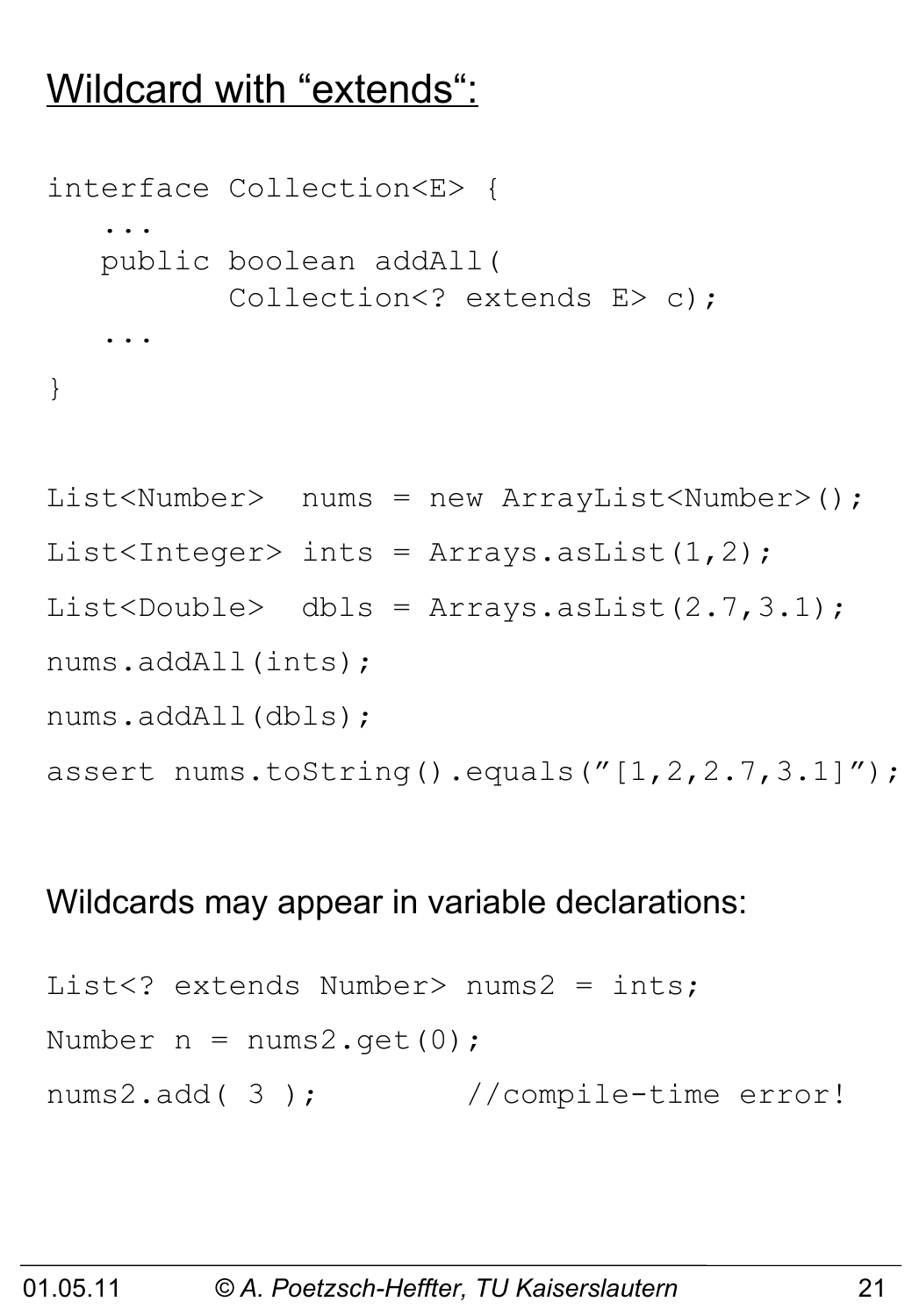#### Wildcard with "super":

#### The class Collections contains the following method:

```
public static <T> void copy(
                       List<? super T> dst,
                       List<? extends T> src ) {
    for( T elem: src ) {
       dst.add( elem );
} }
```
#### Usage:

List<Object> objs = Arrays.<Object>asList(2,3.1,"four"); List<Integer> ints = Arrays.asList(5,6); Collections.copy(objs, ints); assert objs.toString().equals("[5,6,four]");

#### The type parameter can as well be given explicitly:

Collections.<Object>copy(objs, ints);

Collections.<Number>copy(objs, ints);

Collections.<Integer>copy(objs, ints);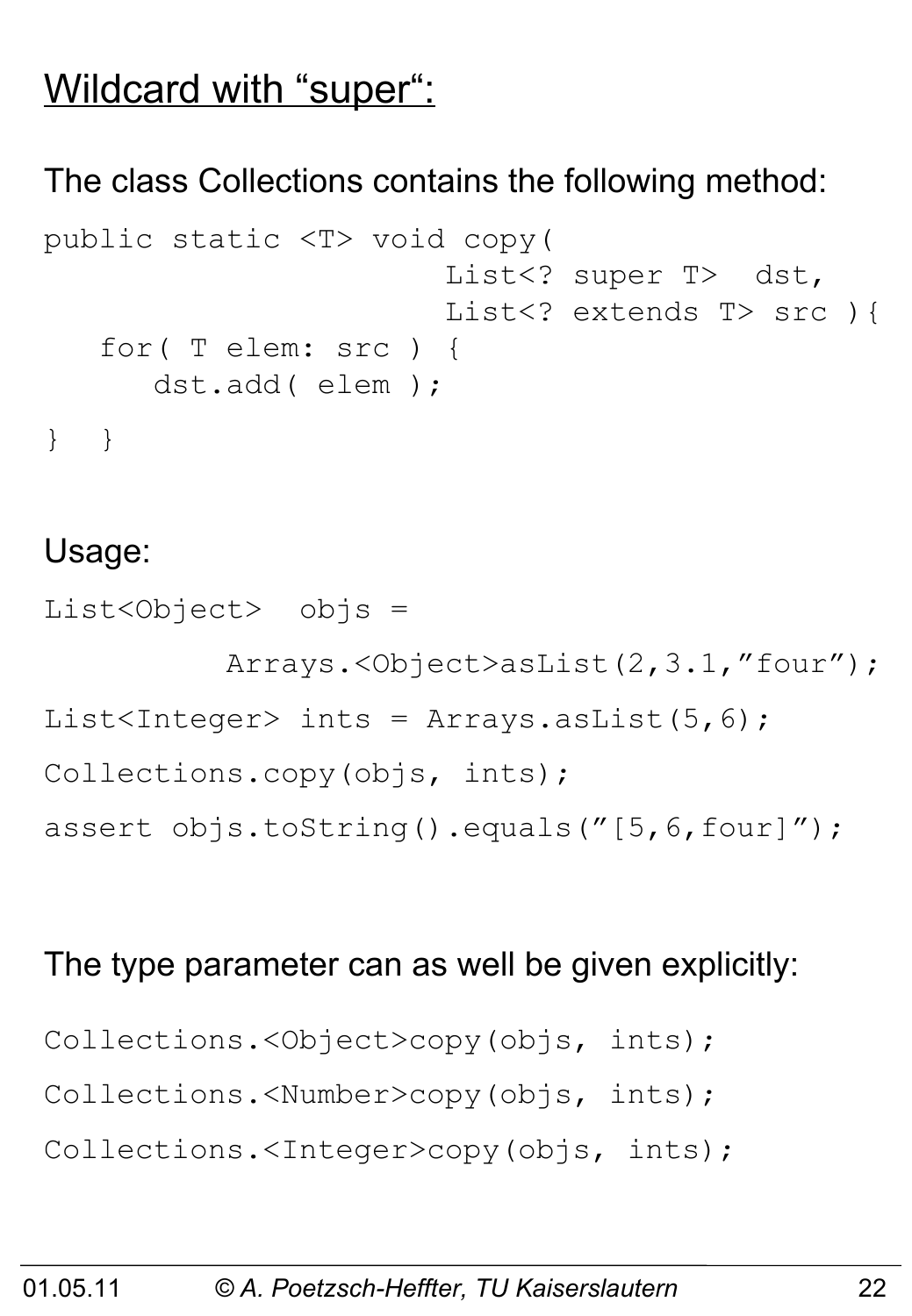#### Remark:

*The Get and Put principle:*

Use an extends wildcard when you only get values out of a structure,

use a super wildcard when you only put values into a structure,

don't use a wildcard when you both get and put.

#### Bounds for Type Parameters:

Java enables to restrict a type parameter *A* by so-called *bounds*. The bound requires that

*A* is a subtype of some given type *T*.

Bounds are declared together with the type variable:

<A extends T>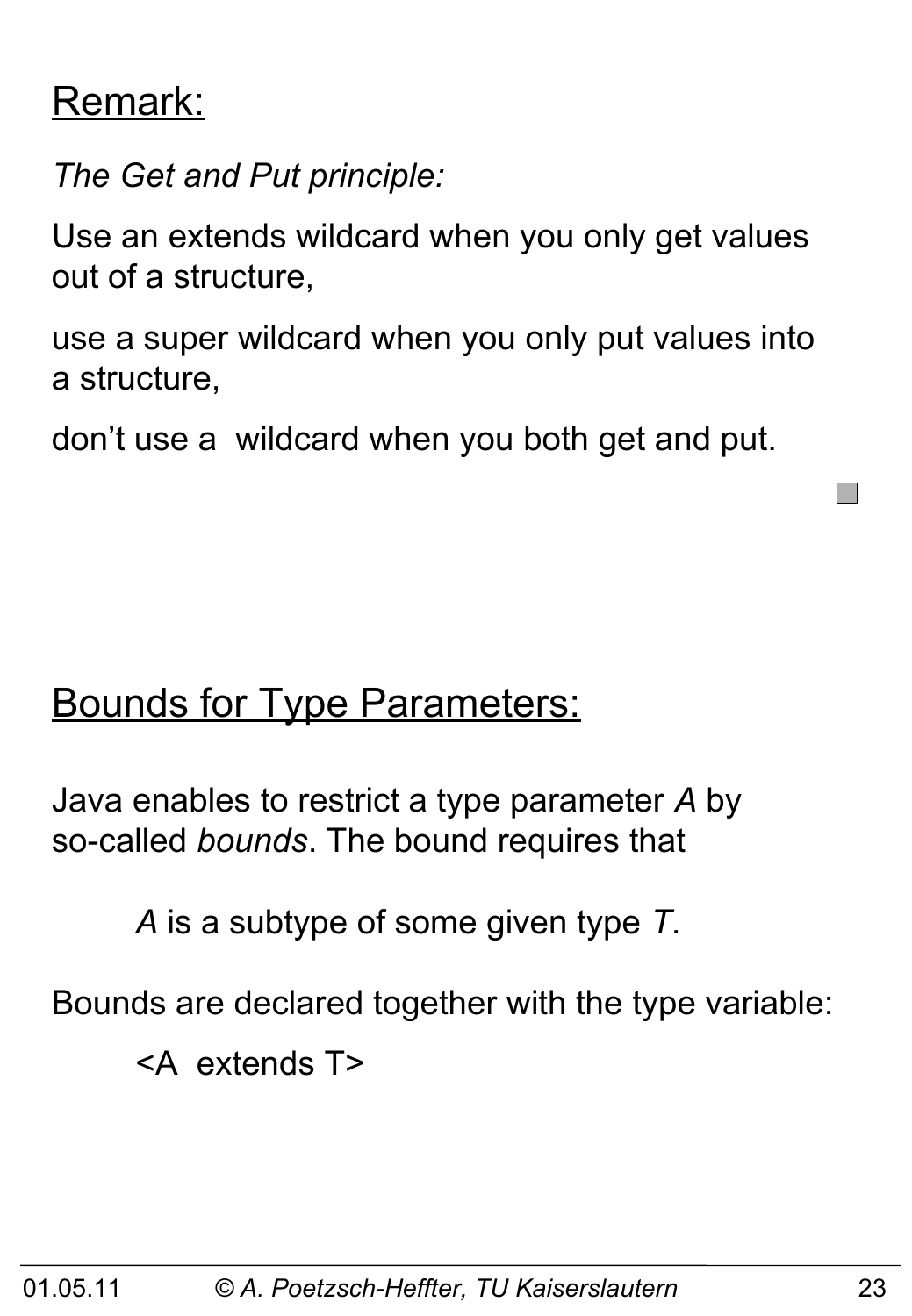# Example: (Type bounds)

```
interface Comparable<A> {
    public int compareTo (A that);
}
class Byte implements Comparable<Byte> {
    private byte value;
    public Byte (byte value) { 
      this.value = value;
    }
   public byte byteValue () { return value; }
    public int compareTo (Byte that) {
      return this.value - that.value;
    }
}
class Collections {
   public static <A extends Comparable<A>>
     A max (Collection<A> xs) {
       Iterator<A> xi = xs.iterator();
      A w = x i.next() while (xi.hasNext()) {
        A x = x i.next();
        if (w.\text{compareTo}(x) < 0) w = x; }
      return w;
} }
```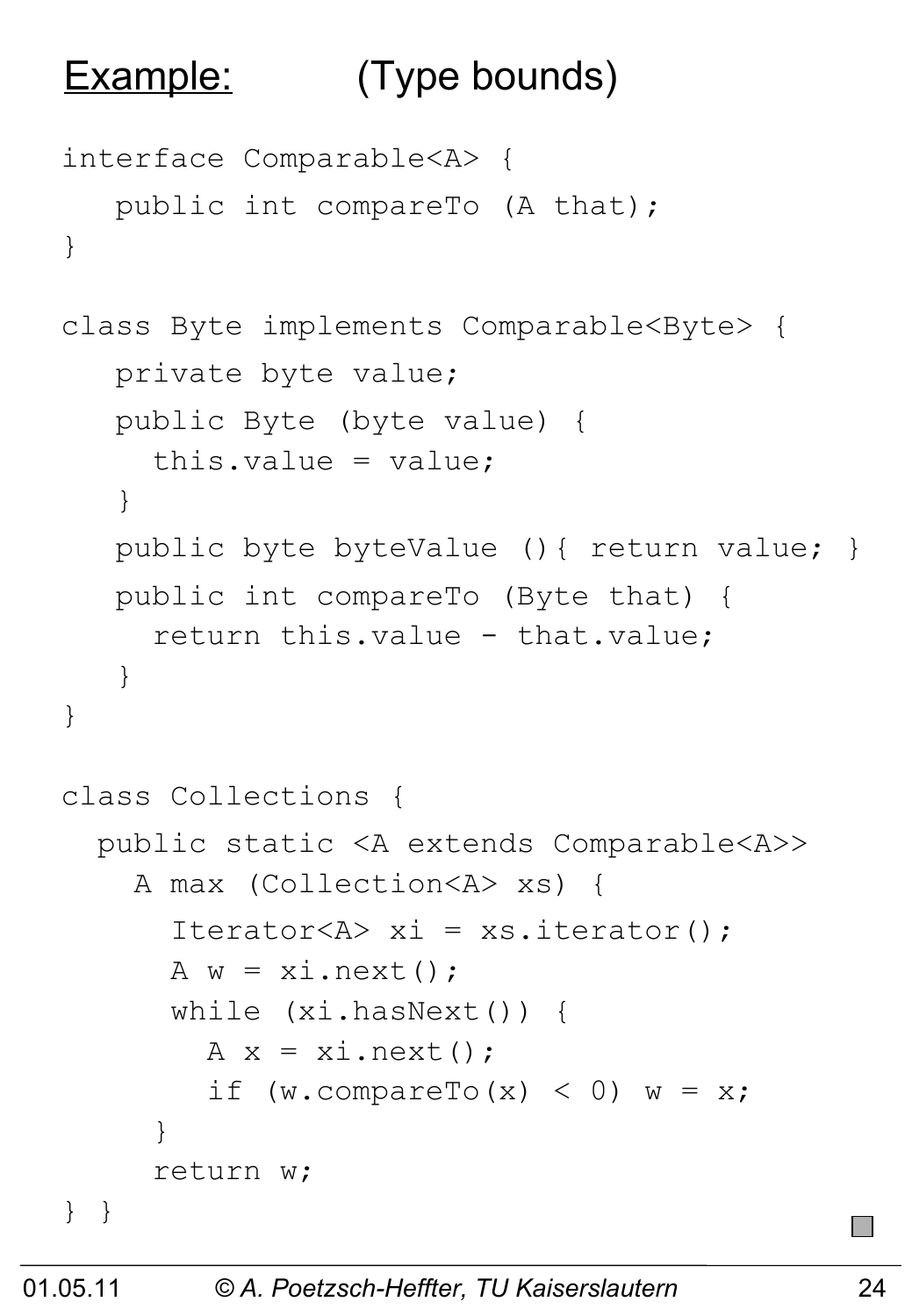# **Implementation of Generic Types in Java:**

Parametric types can be translated by raw types. Such an implementation is based on:

- Parameter erasure:
	- Erase the type parameters
	- Use of type Object instead of type variables
	- Use of appropriate casts
- Bridge methods:
	- If a subclass instantiates a type variable of a superclass, it may be required to add further methods with an appropriate signature.

## **Example:** (Erasure, bridge methods)

By means of parameter erasure and introduction of bridge methods, the above example results in the following: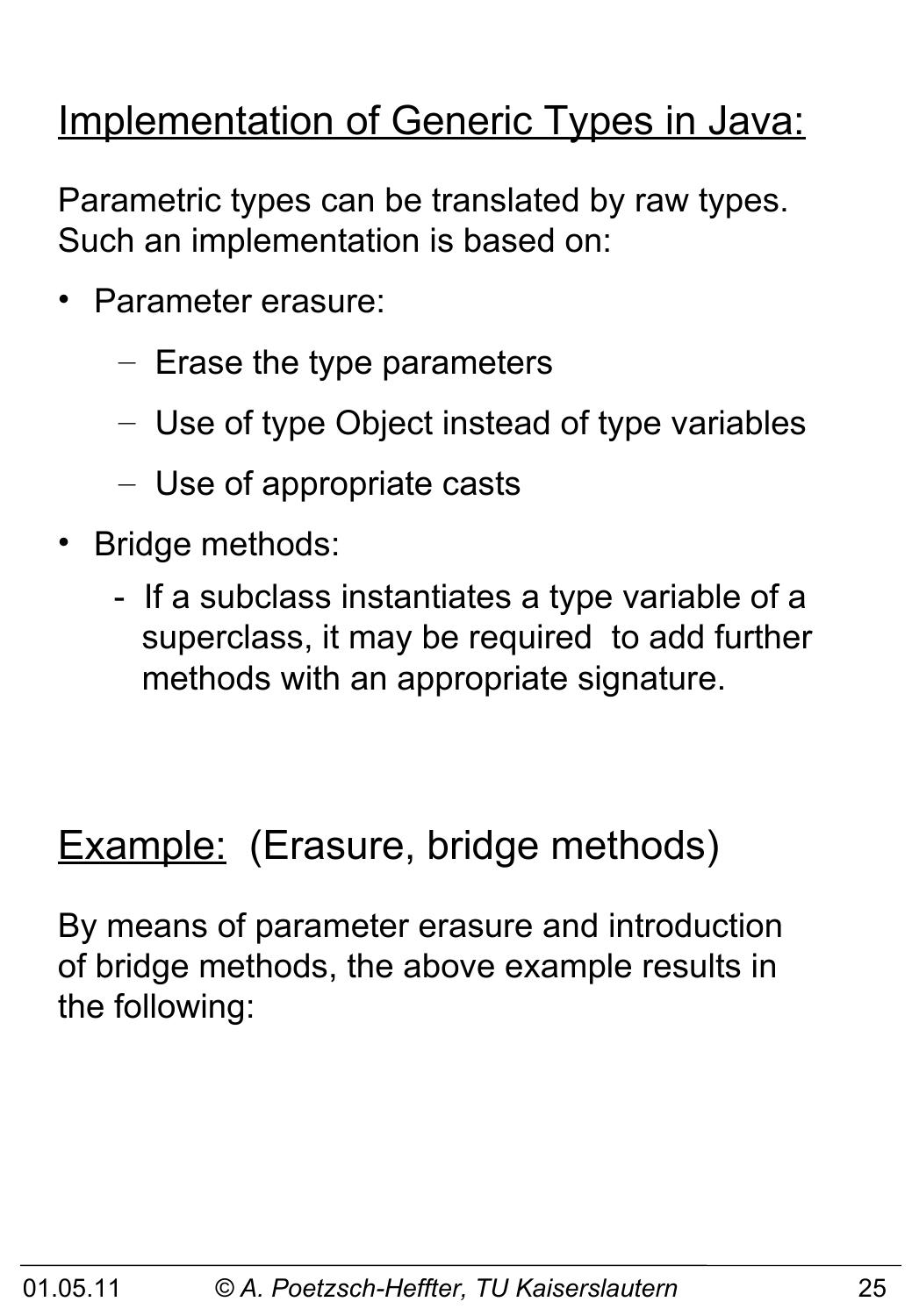```
interface Comparable {
   public int compareTo (Object that);
}
```

```
class Byte implements Comparable {
   private byte value;
   public Byte (byte value) { 
     this.value = value;
   }
   public byte byteValue () { 
     return value;
   }
   public int compareTo (Byte that) {
    return this.value - that.value;
   }
   public int compareTo (Object that) {
    return this.compareTo((Byte)that);
   }
}
```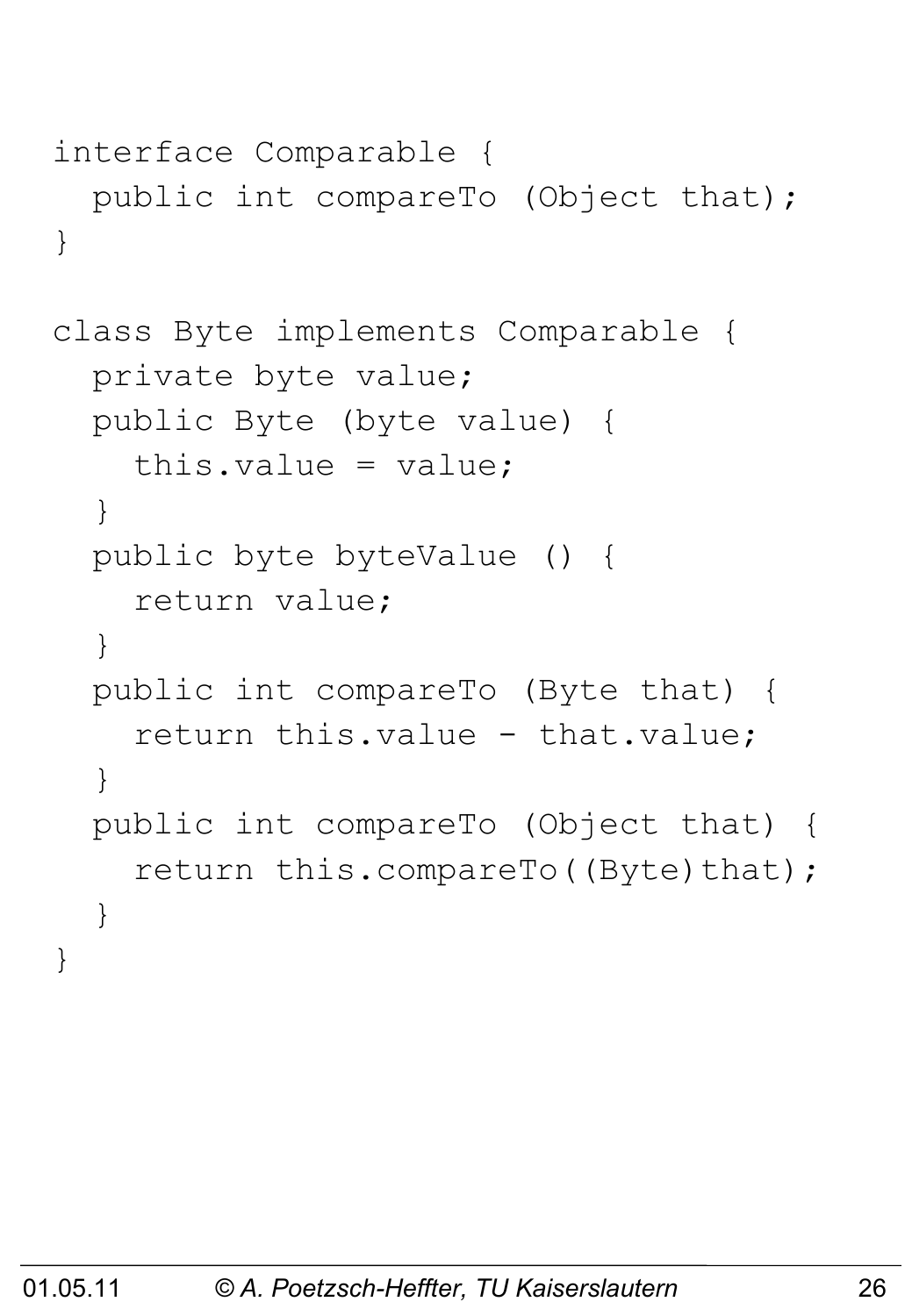```
class Collections {
public static 
 Comparable max(Collection xs) {
   Iterator xi = xs.iterator();
   Comparable w = (Compact)xi.next();
    while (xi.hasNext()) {
     Comparable x = (Compact)xi.next();
     if (w.\text{compareTo}(x) < 0) w = x; }
    return w;
 }
}
```
To handle type parameters that are only used in return types, Java 5 supports covariant overriding: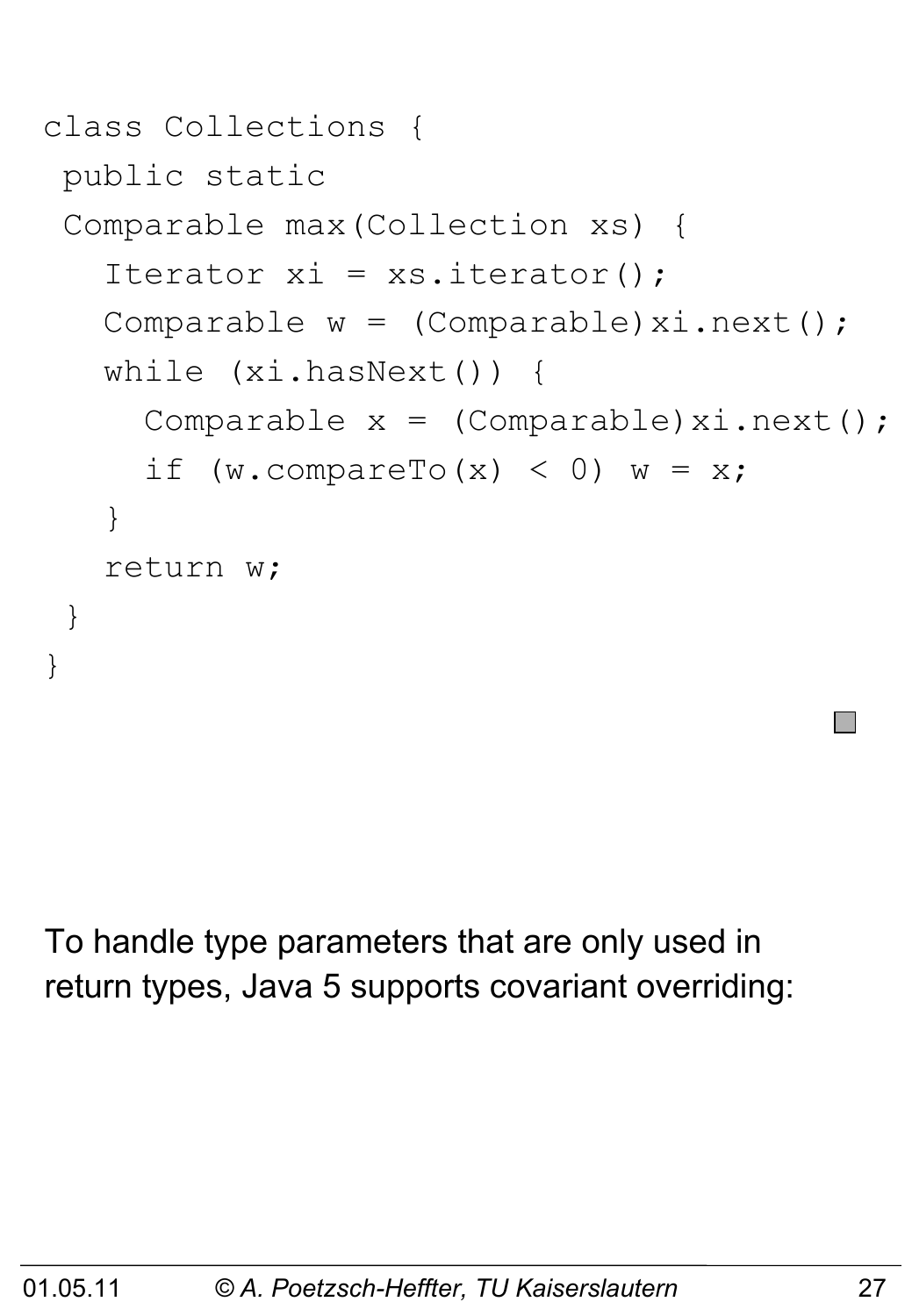```
class Interval 
       implements Iterator<Integer> {
   private int i, n;
   public Interval (int l, int u) {
     i=1; n=u; public boolean hasNext () { 
     return (i \leq n); public Integer next () { 
      return new Integer(i++); }
}
```
Parameter erasure yields the following class where *next* has a more specific result type than *next* in Iterator:

```
class Interval implements Iterator {
   private int i, n;
   public Interval (int l, int u) {
     i=1; n=u; public boolean hasNext () {
     return (i \leq n); public Integer next(){
      return new Integer(i++); }
}
```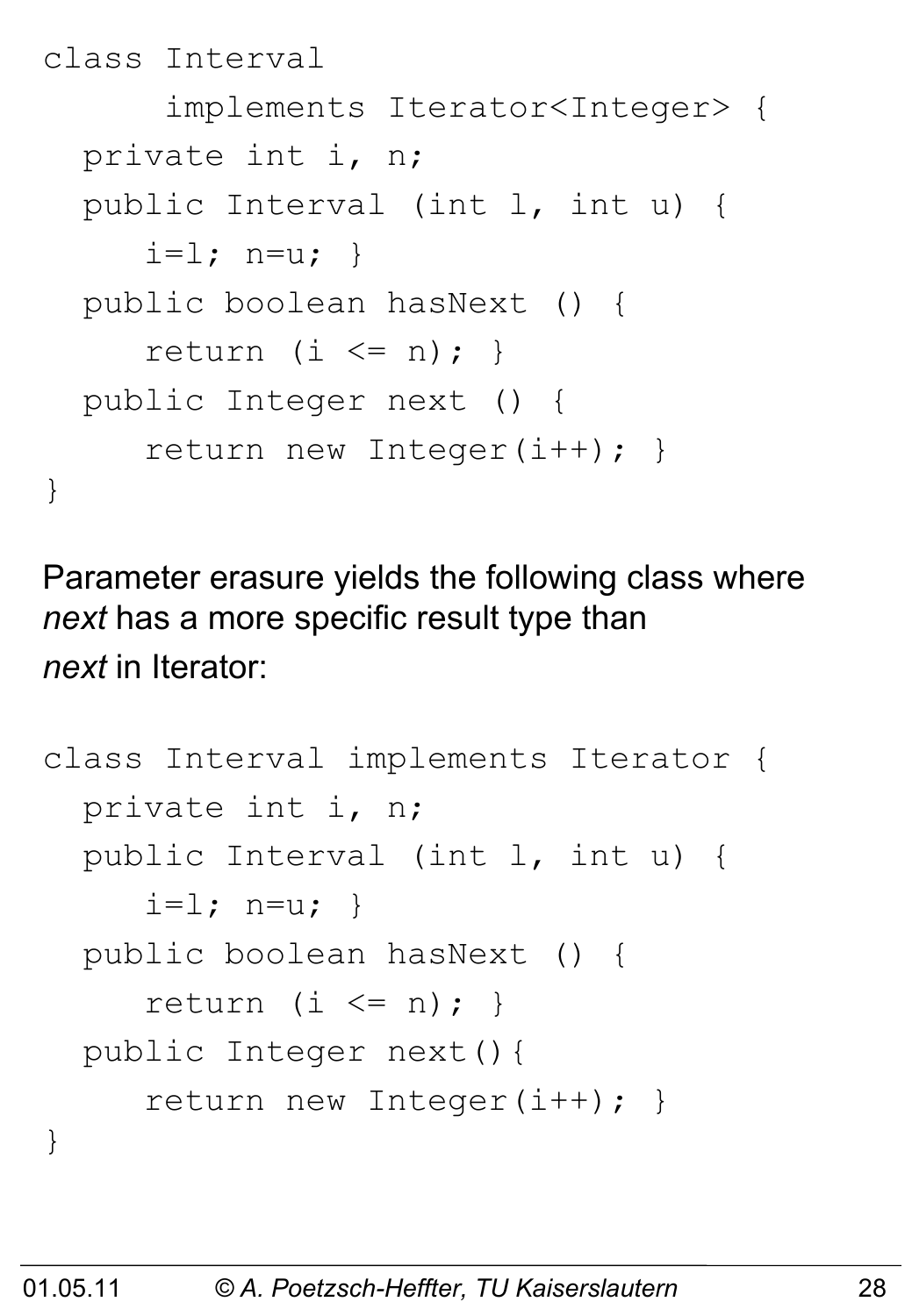# **3.4 Virtual Types**

Instead of parameterization of types, specialization can be used. This results in another kind of genericity:

```
class Vector {
   typedef ElemType as Object;
   void addElement( ElemType e ){ ... }
  ElemType elementAt{ int index ){ ... }
}
class PointVector extends Vector {
   typedef ElemType as Point;
}
```
ElemType is called a *virtual* type. In subclasses, virtual types can be overridden with subtypes.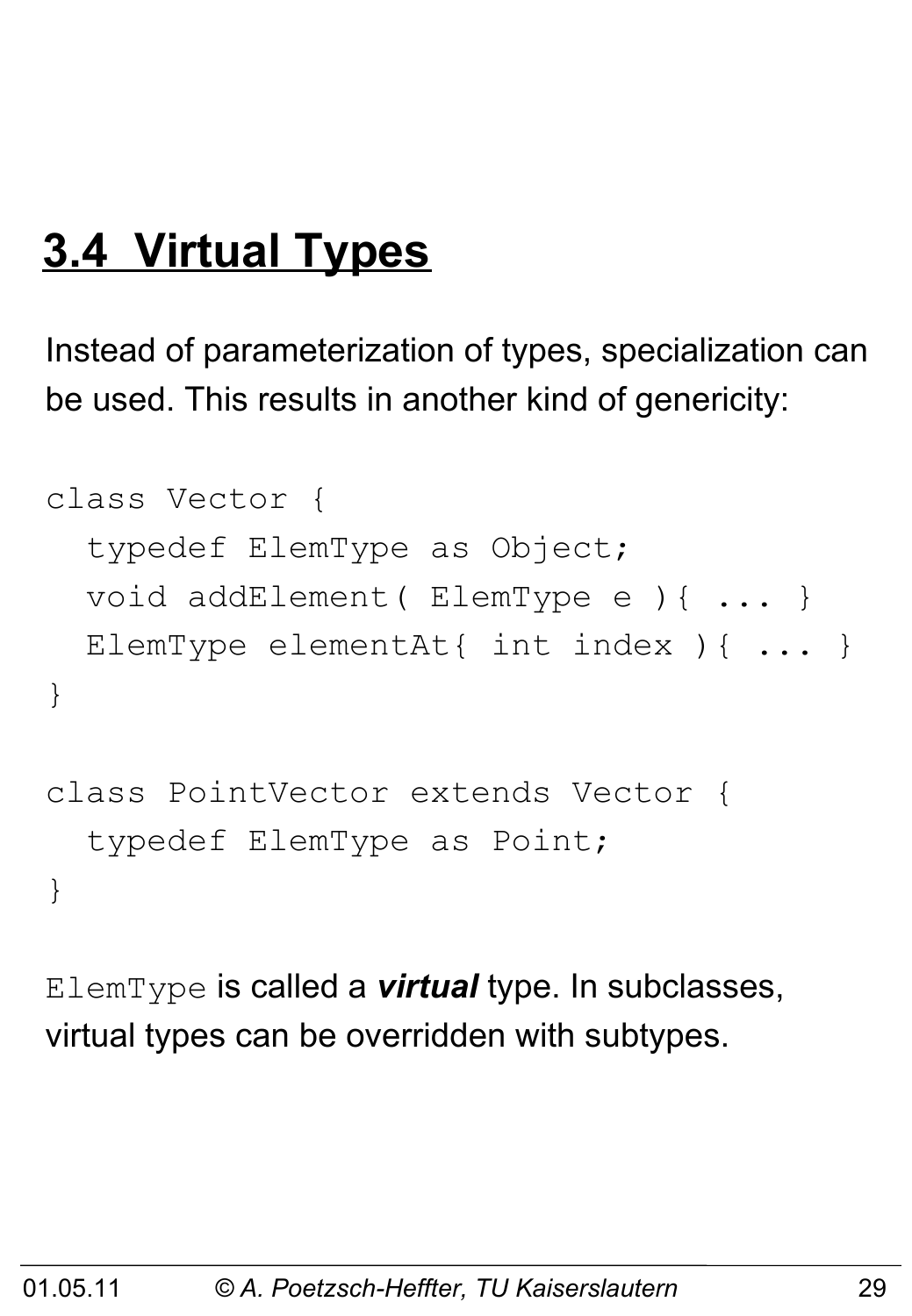In the following, we consider an extension of Java with virtual types.

Literature:

Kresten Krab Thorup: Genericity in Java with Virtual Types. European Conference on Object-Oriented Programming, 1997

# **Aspects of Virtual Types:**

A. It is not necessary to distinguish between parametric types and "normal" types:

```
interface IteratorOfObject {
   typedef A as Object;
   public A next();
  public boolean hasNext();
}
interface CollectionOfObject {
   typedef A as Object;
   typedef IteratorOfA as IteratorOfObject;
  public void add(A x);
  public IteratorOfA iterator();
}
```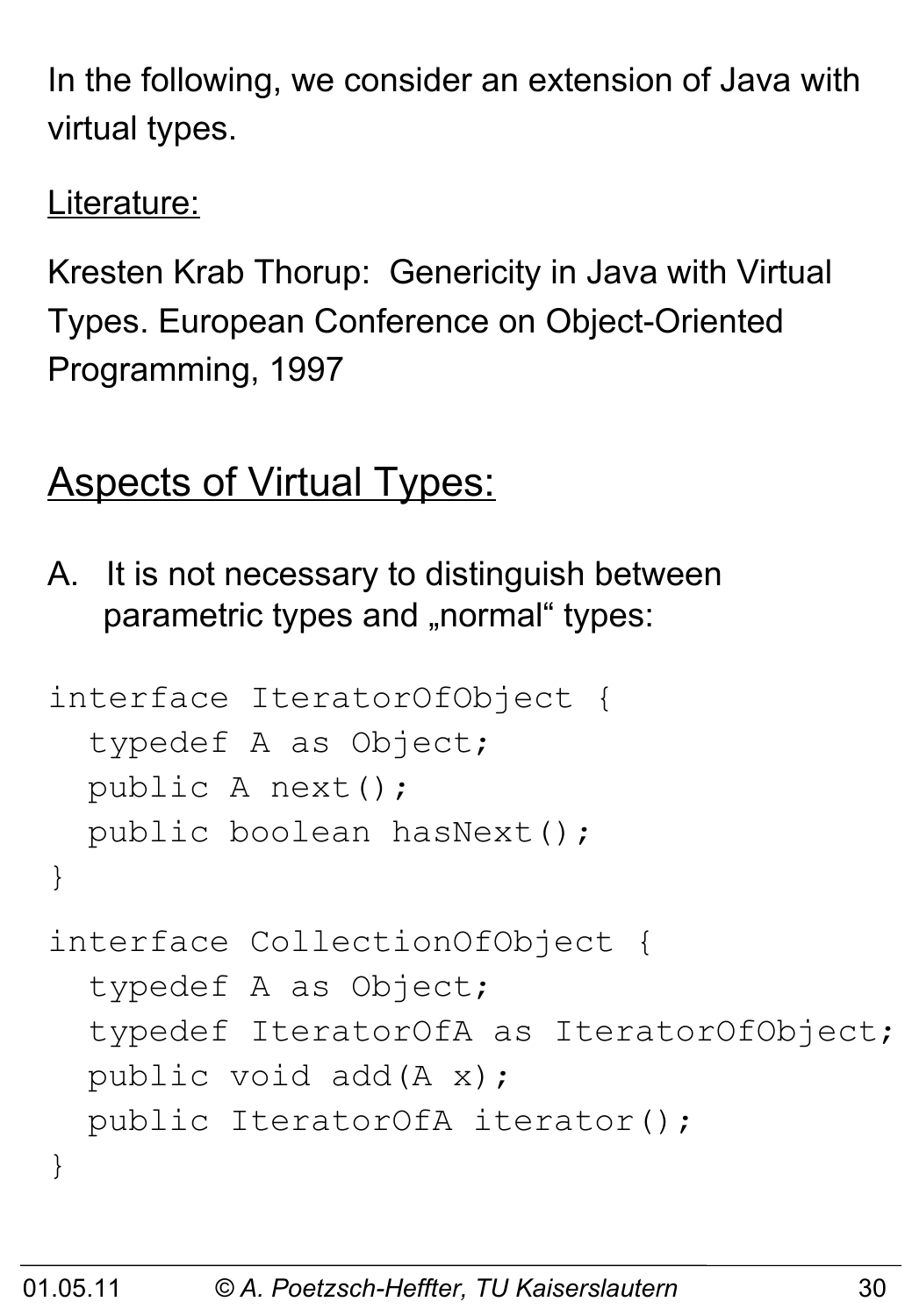```
class NoSuchElementException 
       extends RuntimeException {}
class LinkedListOfObject 
       implements CollectionOfObject {
   // inherits virtual types A, IteratorOfA
   protected class Node {
      A elt;
     Node next = null;Node (A elt) { this.elt = elt; }
   }
   protected Node head = null, tail = null;
   public LinkedListOfObject () {}
   public void add (A elt) {
     ... /* as on slide 3.16 */ }
   public IteratorOfA iterator () {
      return new IteratorOfA () {
       ... /* as on slide 3.16 */ };
   }
}
```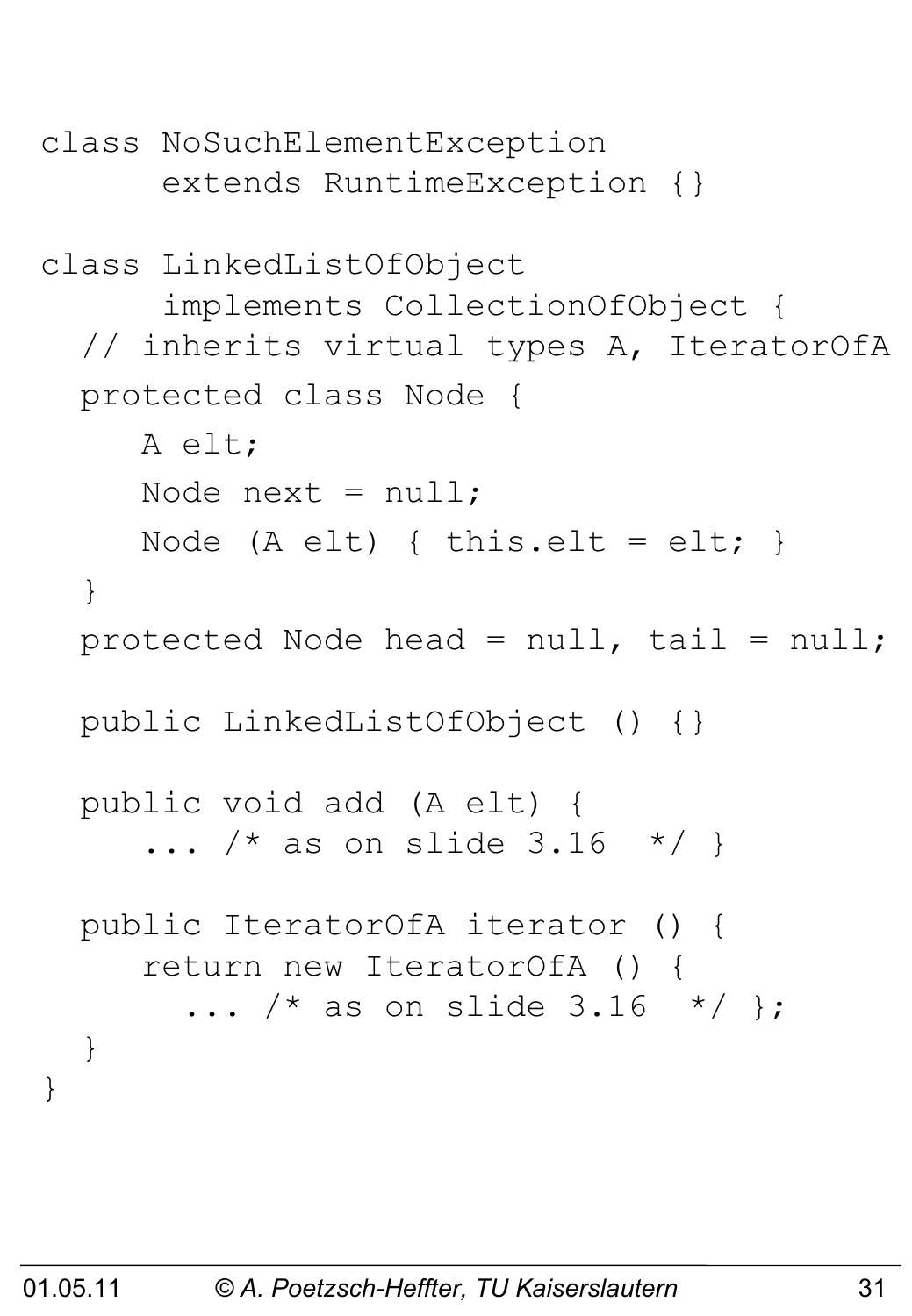```
interface IteratorOfString 
           extends IteratorOfObject {
   typedef A as String;
}
class LinkedListOfString 
       extends LinkedListOfObject {
   typedef A as String;
   typedef IteratorOfA as IteratorOfString;
}
class Test {
   public static void main (String[] a) {
     LinkedListOfString ys = 
                  new LinkedListOfString();
     ys.add("zero"); 
     ys.add("one");
    String y = ys.iterator() .next();
   }
}
```
But each instantiation needs its own type declaration.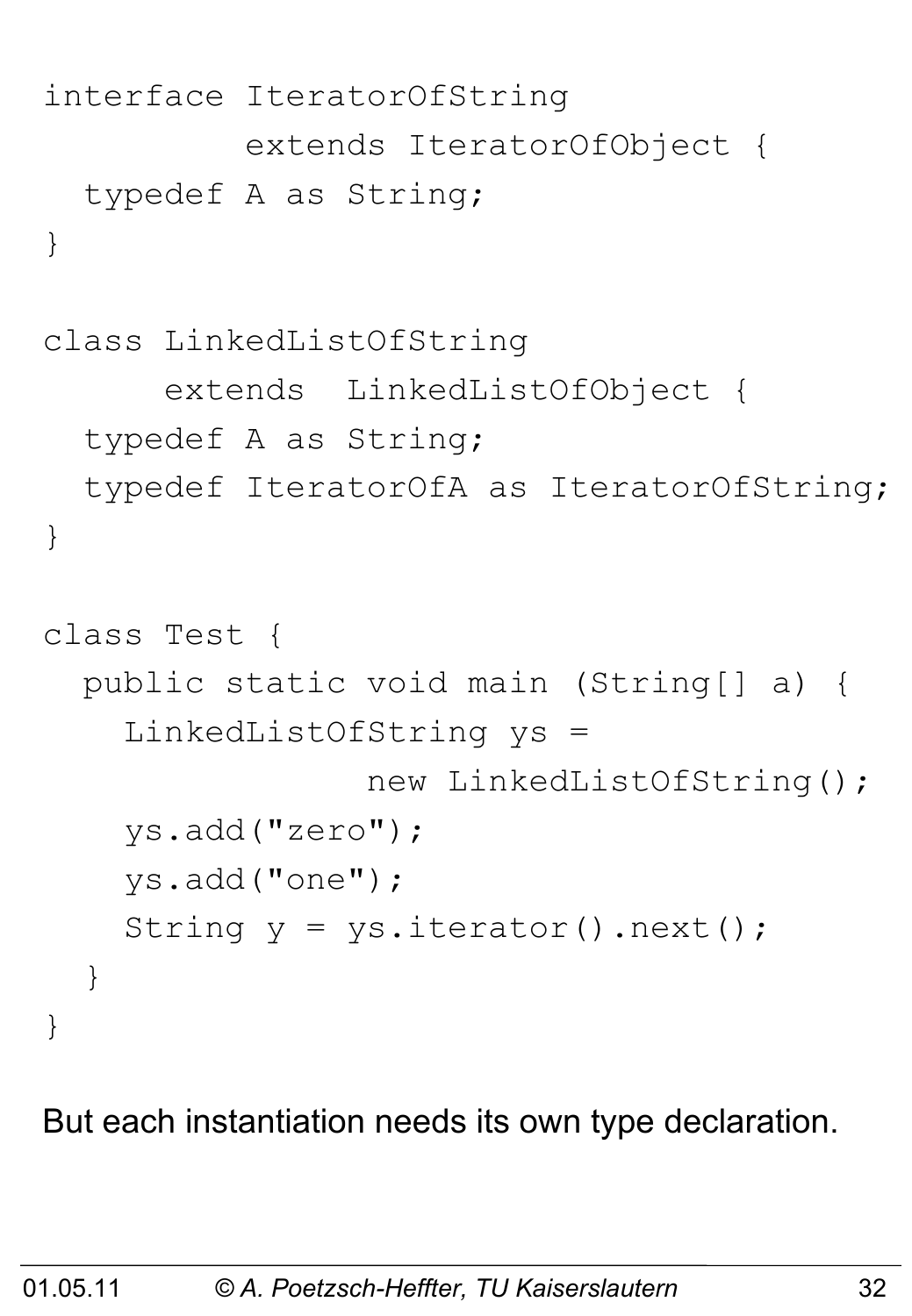B. Subtype relations between generic types can be declared:

 LinkedListOfString is subtype of LinkedListOfObject ;

#### That is, the following fragment is type correct:

```
 LinkedListOfString strl = 
             new LinkedListOfString();
LinkedListOfObject obj1 = str1; objl.add( new Object() ); 
 // VirtualTypeCastException
```
The covariance induced by virtual types is captured by dynamic type checking.

- C. Recursive types and the connection with inheritance can be realised in a better way.
- i) Mutual recursion illustrated by the observer pattern: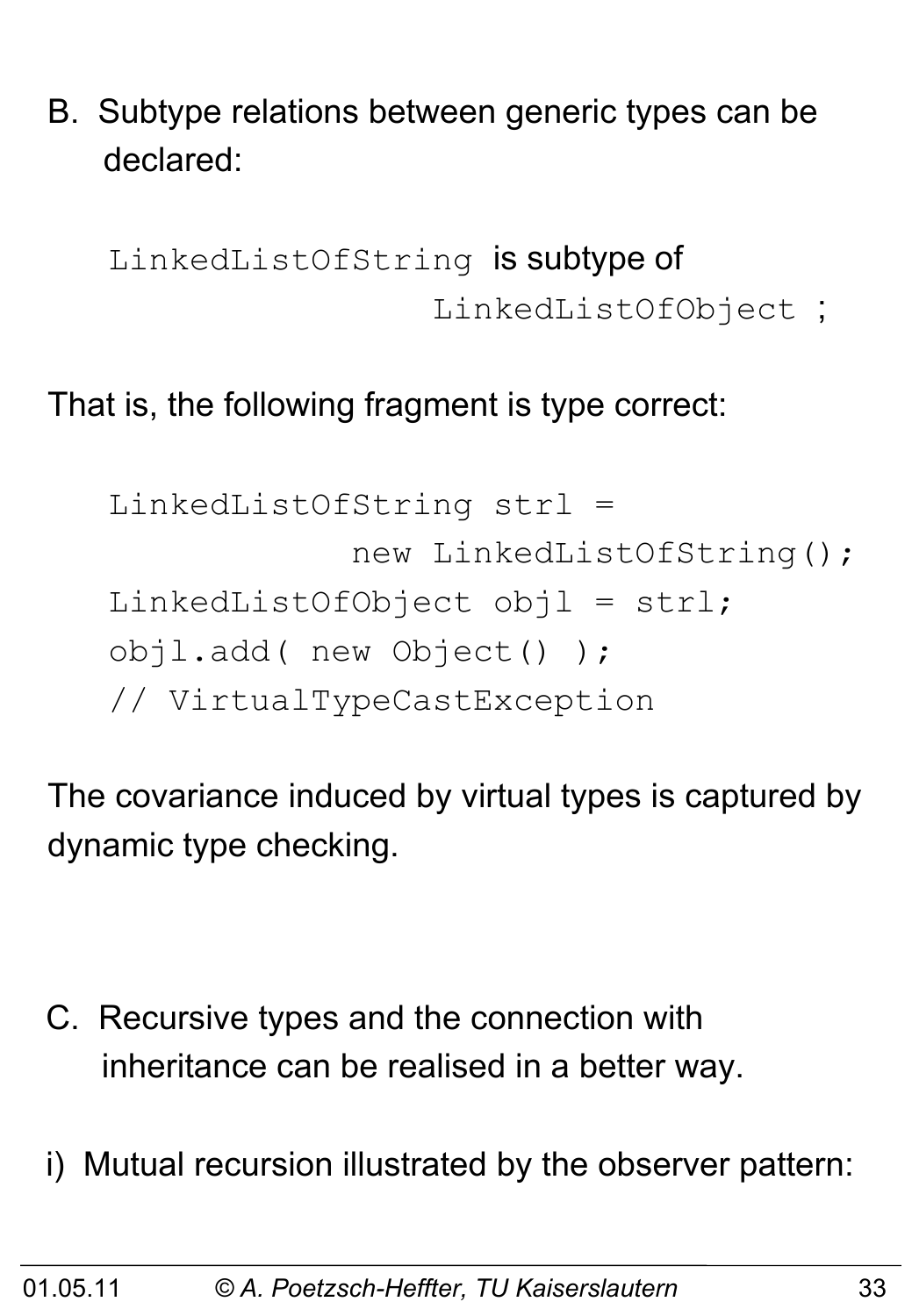```
interface Observer {
   typedef SType as Subject;
   typedef EventType as Object;
   void notify (SType subj,EventType e);
}
class Subject {
   typedef OType as Observer;
   typedef EventType as Object;
   OType observers [];
   notifyObservers (EventType e) {
     int len = observers.length;
    for (int i =0;i <len;i++)
       observers [i ].notify(this,e);
   }
}
interface WindowObserver 
           extends Observer {
   typedef SType as WindowSubject;
   typedef EventType as WindowEvent;
}
class WindowSubject extends Subject {
   typedef OType as WindowObserver;
   typedef EventType as WindowEvent;
 ...
}
```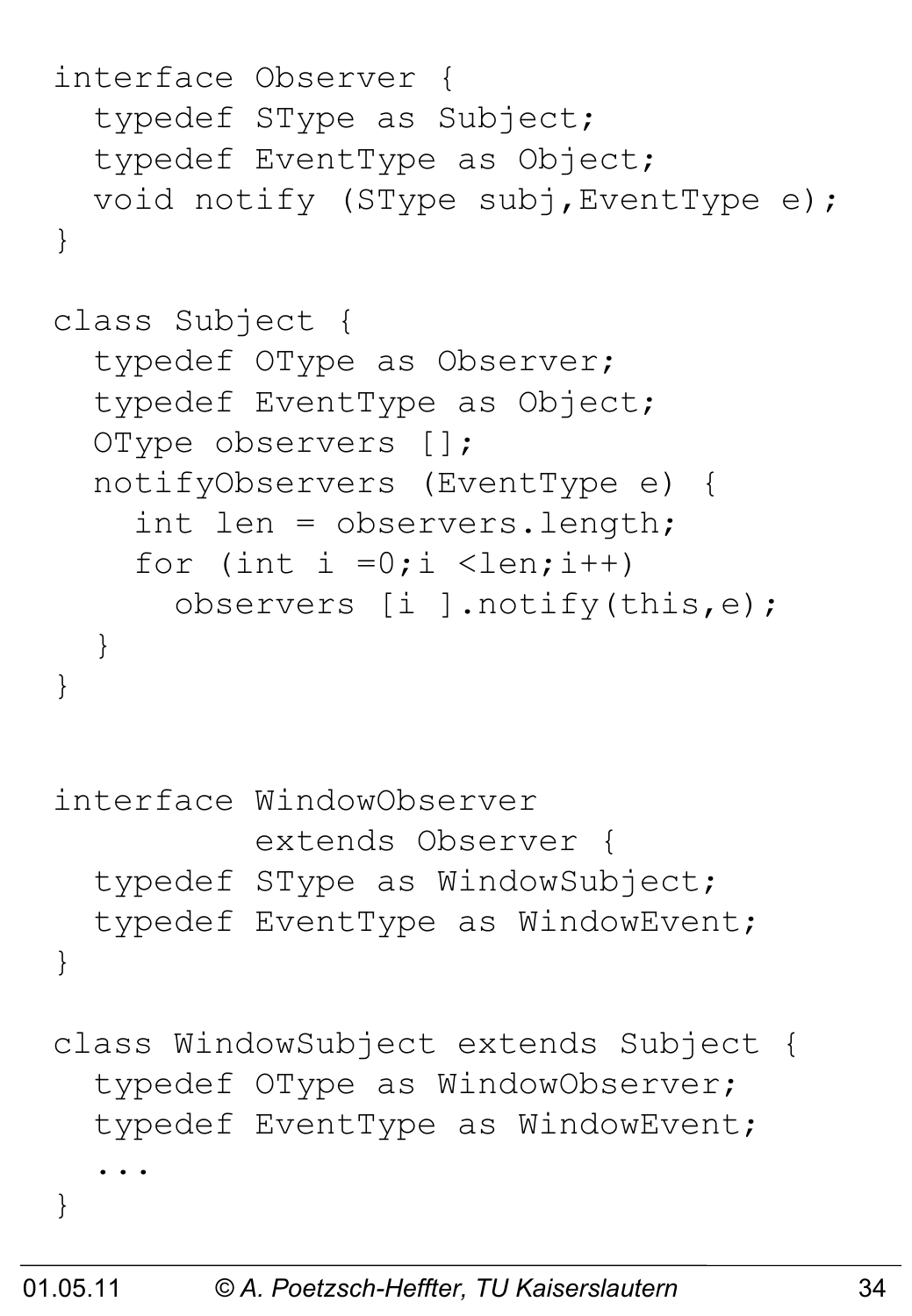ii) Inheritance with recursive occurrences of the declared type:

The declared type K can be designated with  $\sqrt{n}$ This" in the core of its declaration. In this case, all these occurrences are interpreted as occurrences of SUBK in a subclass SUBK, and respectively in further subtypes:

```
class SLinkedList {
    This tail;
    public This getTail() { return tail; }
}
class SLinkedListOfObject extends SLinkedList {
   typedef Elem as Object;
```

```
 Elem head;
 public Elem getHead() { return head; }
```
}

```
class SLinkedListOfString 
       extends SLinkedListObject {
   typedef Elem as String;
   // SLinkedListOfString.getTail 
   // yields SLinkedListOfString
}
```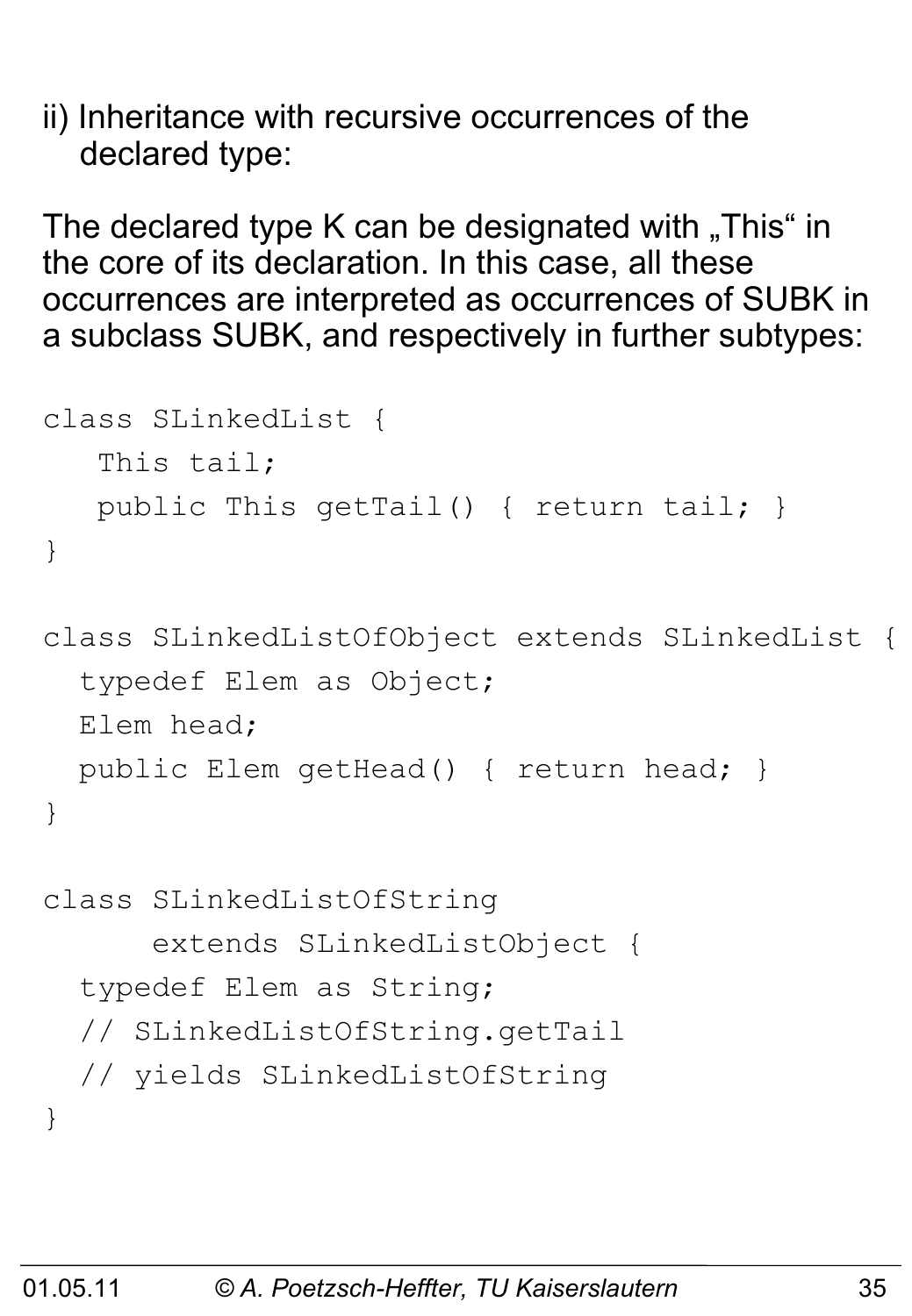# Discussion of Virtual Types:

#### Advantages:

- A new relation between types is not necessary (only "is subtype of", not "is type instance of")
- Subtype relation between "parametric" and "instantiated" types is possible.
- Recursive dependencies can be handled in a more flexible way.

#### Disadvantages:

- Additional dynamic type checks are necessary (especially because of covariant method parameters):
	- Loss of static type checkability
	- Loss of efficiency
- Recursive instantiation (example Byte, slide 3.24 ) is not supported.

## Remark:

• Thorup's proposal allows the declaration of virtual types as subtypes of more than one type, and the distinction of a class type for the instantiation of objects.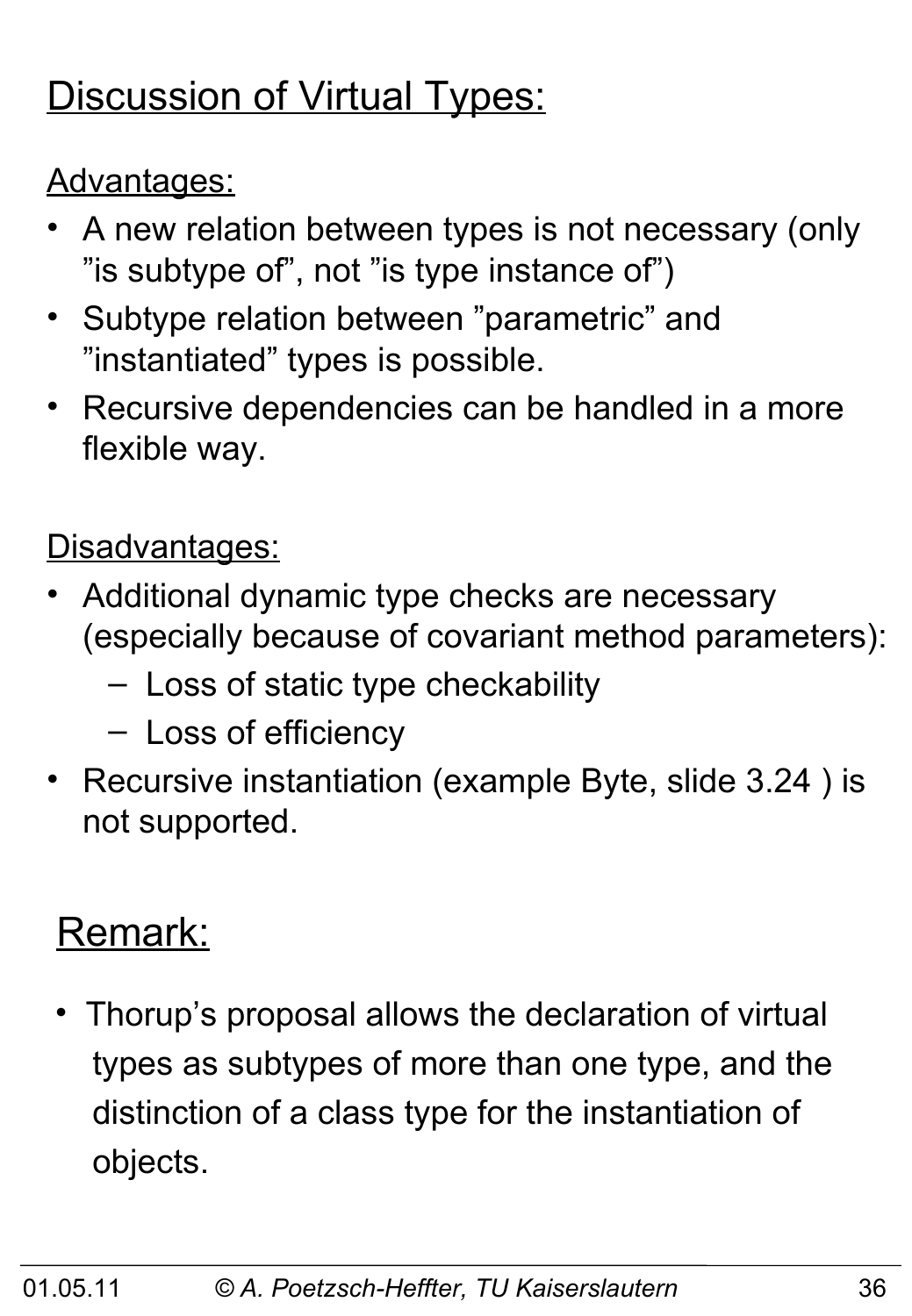• There are several approaches proposing an integration of parametric and virtual types, e.g.: K. Bruce, M. Odersky, P. Wadler: A statically safe alternative to virtual types. European Conference on Object-Oriented Programming, 1998.

# **Implementation of Virtual Types:**

In the realization of the presented variant, type safety is achieved by introducing dynamic checking.

We distinguish between *primary* and *overriding* declarations of virtual types.

#### Essential ideas:

- For the realization of a virtual type T, use the type of the primary declaration of T.
- Define a cast method for each primary declaration of a virtual type T. This cast method is overridden in subtypes by overriding declarations.
- Use the cast method for the checking of actual parameters.
- In order to achieve type correctness in the resulting Java programs, introduce further casts.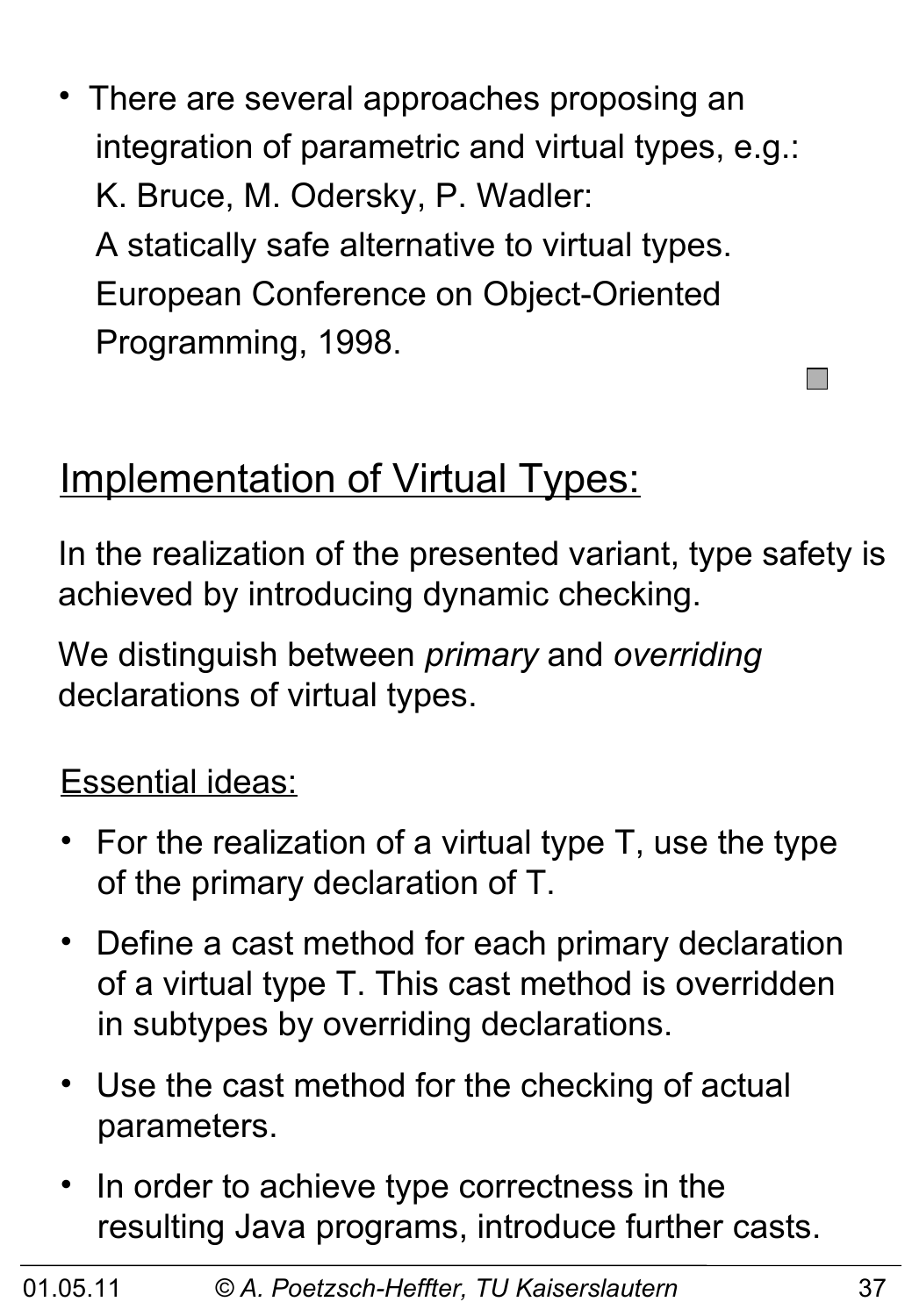**Example:** (Implementation of virtual types)

```
class Vector {
   typedef ElemType as Object;
   void addElement( ElemType e ) { ... }
 ...
}
```

```
class PointVector extends Vector {
   typedef ElemType as Point;
   void addElement( ElemType e ) { 
 ...
     e.getX()
 ...
   }
}
...
PointVector pv;
Point pnt;
...
pv.addElement(pnt);
```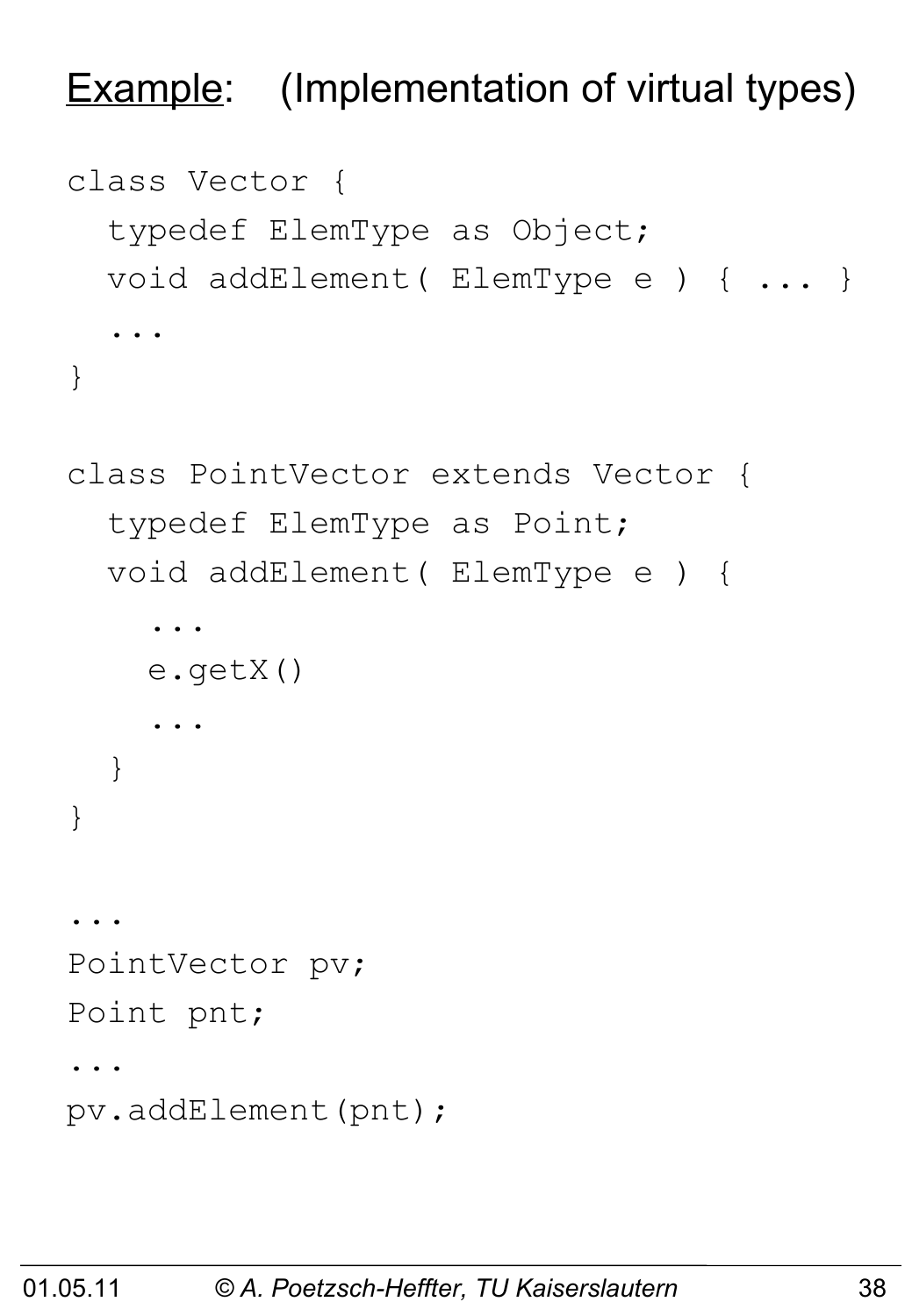#### is transformed into

```
class Vector {
   Object cast$ElemType(Object o) { 
     return o; 
   }
   void check$addElement( Object o ) {
     this.addElement( 
       this.cast$ElemType(o) );
   }
   void addElement( Object e ) { ... }
 ...
}
class PointVector extends Vector {
   Object cast$ElemType(Object o) { 
     try { 
       return (Point)o;
     } catch( ClassCastException c ) {
       throw 
         new VirtualTypeCastException(...);
     }
   }
```